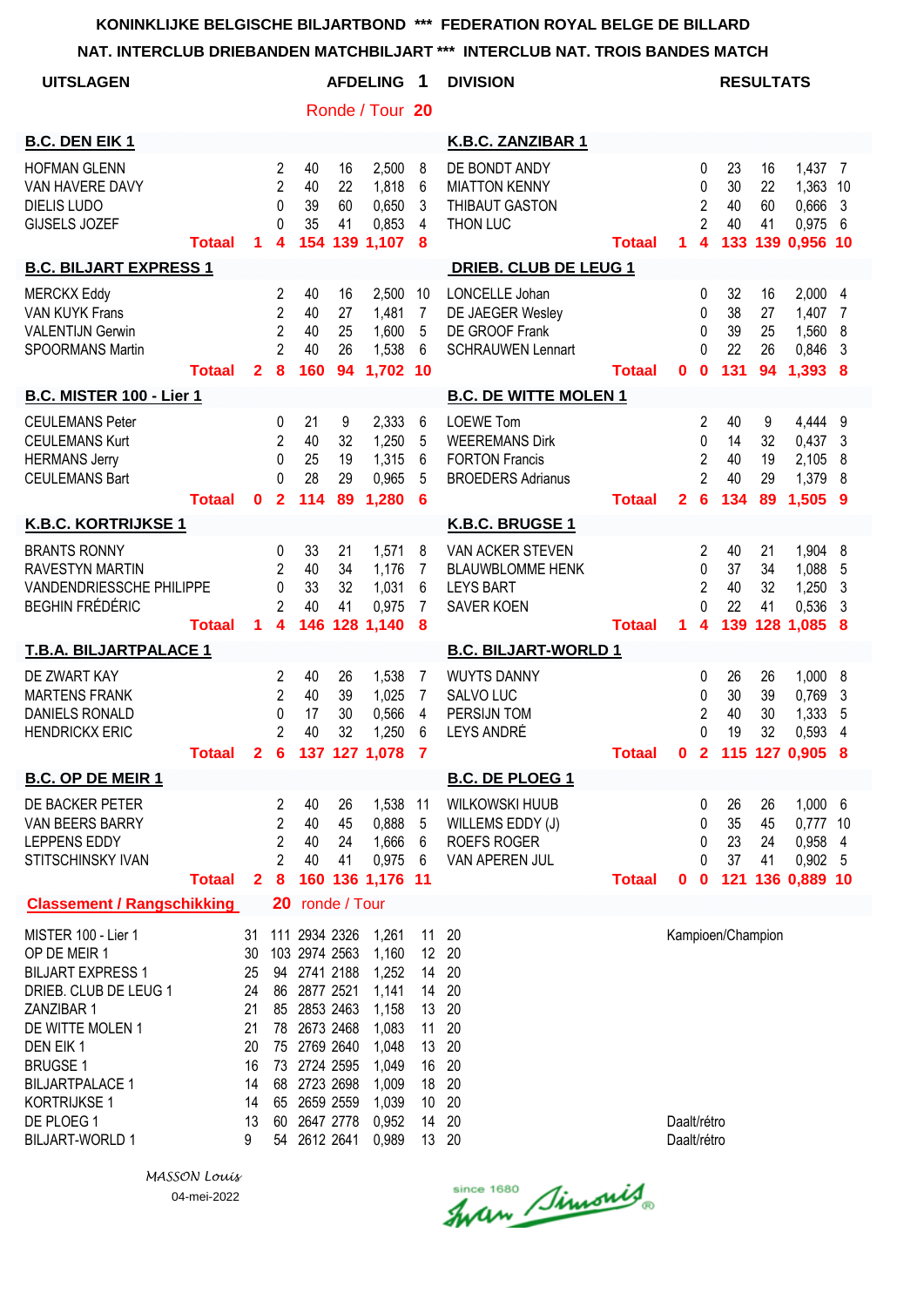|                                                                                                                                                                                                                                              |               |                                                                     |                                                                                               |                                                                                                                                                                                                |                      |                                                                                                          |                                                                                                    | NAT. INTERCLUB DRIEBANDEN MATCHBILJART *** INTERCLUB NAT. TROIS BANDES MATCH                          |               |                            |                                                                             |                             |                      |                                                             |                                        |
|----------------------------------------------------------------------------------------------------------------------------------------------------------------------------------------------------------------------------------------------|---------------|---------------------------------------------------------------------|-----------------------------------------------------------------------------------------------|------------------------------------------------------------------------------------------------------------------------------------------------------------------------------------------------|----------------------|----------------------------------------------------------------------------------------------------------|----------------------------------------------------------------------------------------------------|-------------------------------------------------------------------------------------------------------|---------------|----------------------------|-----------------------------------------------------------------------------|-----------------------------|----------------------|-------------------------------------------------------------|----------------------------------------|
| <b>UITSLAGEN</b>                                                                                                                                                                                                                             |               |                                                                     |                                                                                               |                                                                                                                                                                                                |                      |                                                                                                          |                                                                                                    | AFDELING 2A DIVISION                                                                                  |               |                            |                                                                             | <b>RESULTATS</b>            |                      |                                                             |                                        |
|                                                                                                                                                                                                                                              |               |                                                                     |                                                                                               |                                                                                                                                                                                                |                      | Ronde / Tour 20                                                                                          |                                                                                                    |                                                                                                       |               |                            |                                                                             |                             |                      |                                                             |                                        |
| <b>DRIEB. CLUB DE LEUG 2</b>                                                                                                                                                                                                                 |               |                                                                     |                                                                                               |                                                                                                                                                                                                |                      |                                                                                                          |                                                                                                    | K.B.C. GILDE HOGER OP 1                                                                               |               |                            |                                                                             |                             |                      |                                                             |                                        |
| <b>DURWAEL MIK</b><br><b>HENDERIX MICHAEL</b><br><b>TUERLINCKX BART</b><br><b>HENDRICKX RUDI</b>                                                                                                                                             | <b>Totaal</b> | $\mathbf{2}$                                                        | 0<br>2<br>$\overline{2}$<br>$\overline{2}$<br>6                                               | 38<br>40<br>30<br>30                                                                                                                                                                           | 37<br>35<br>42<br>53 | 1,027<br>1,142<br>0,714<br>0,566<br>138 167 0,826                                                        | 8<br>5<br>$\overline{4}$<br>3<br>8                                                                 | <b>D'HONT STEVEN</b><br>POLLIE LUC<br>DE MOOR FREDERIK<br>NICHELSON PASCAL                            | <b>Totaal</b> | $\mathbf{0}$               | 2<br>$\mathbf{0}$<br>0<br>$\Omega$<br>$\overline{2}$                        | 40<br>27<br>23<br>18        | 37<br>35<br>42<br>53 | 1,081<br>0,771<br>0,547<br>0,339<br>108 167 0,646 5         | 5<br>5<br>5<br>2                       |
| K.B.C. EEKLOSE 1                                                                                                                                                                                                                             |               |                                                                     |                                                                                               |                                                                                                                                                                                                |                      |                                                                                                          |                                                                                                    | <b>B.C. HERSTALIEN 2</b>                                                                              |               |                            |                                                                             |                             |                      |                                                             |                                        |
| <b>STAELENS Freddy</b><br><b>MENHEER Leslie</b><br>DE MIL Christiaan<br><b>JANSSEN Willem</b>                                                                                                                                                | <b>Totaal</b> |                                                                     | $\overline{2}$<br>$\mathbf{1}$<br>$\overline{\mathbf{c}}$<br>$\overline{2}$<br>2 <sub>7</sub> | 40<br>40<br>30<br>30                                                                                                                                                                           | 34<br>53<br>34<br>35 | 1,176<br>0,754<br>0,882<br>0,857<br>140 156 0,897                                                        | 6<br>4<br>3<br>6<br>6                                                                              | <b>SERRE Alexandre</b><br><b>FINET Thierry</b><br><b>RENES Pascal</b><br><b>NEUVILLE Jacques</b>      | <b>Totaal</b> | $\mathbf 0$                | 0<br>1<br>0<br>$\Omega$<br>$\blacktriangleleft$                             | 17<br>40<br>15<br>15<br>87  | 34<br>53<br>34<br>35 | 0,500<br>0,754<br>0,441<br>0,428<br>156 0,557 6             | 2<br>6<br>4<br>3                       |
| <b>B.C. T'S PLACE 1</b>                                                                                                                                                                                                                      |               |                                                                     |                                                                                               |                                                                                                                                                                                                |                      |                                                                                                          |                                                                                                    | <b>B.C. MISTER 100 - Lier 5</b>                                                                       |               |                            |                                                                             |                             |                      |                                                             |                                        |
| <b>KESTELOOT PATRICK</b><br>VAN DER SPIEGEL MARC<br><b>HEYMAN DAVID</b><br><b>VLERICK DIRK</b>                                                                                                                                               | <b>Totaal</b> | $\mathbf{0}$                                                        | $\overline{2}$<br>0<br>0<br>1<br>$\mathbf{3}$                                                 | 40<br>34<br>21<br>30                                                                                                                                                                           | 39<br>54<br>38<br>63 | 1,025<br>0,629<br>0,552<br>0,476<br>125 194 0,644                                                        | 6<br>4<br>3<br>4<br>6                                                                              | <b>CEULEMANS KOEN</b><br>VAN DEN VONDER RONALD<br>VAN DEN WOUWER HUGO<br>VAN CAMP Freddy              | <b>Totaal</b> | $\mathbf{2}$               | 0<br>2<br>$\overline{2}$<br>1<br>5                                          | 35<br>40<br>30<br>30        | 39<br>54<br>38<br>63 | 0,897 4<br>0,740<br>0,789<br>0,476<br>135 194 0,695 5       | 5<br>4<br>5                            |
| <b>OOSTENDSE B.A. 1</b>                                                                                                                                                                                                                      |               |                                                                     |                                                                                               |                                                                                                                                                                                                |                      |                                                                                                          |                                                                                                    | <b>B.C. KASTEELDREEF 1</b>                                                                            |               |                            |                                                                             |                             |                      |                                                             |                                        |
| <b>COBBAERT Thierry</b><br><b>VELGHE Stefaan</b><br><b>BOLLE Jean-Marie</b><br>SPOORMANS Roger                                                                                                                                               | <b>Totaal</b> | $\mathbf{0}$                                                        | 0<br>0<br>0<br>0<br>$\mathbf 0$                                                               | 20<br>30<br>19<br>23<br>92                                                                                                                                                                     | 42<br>54<br>34<br>32 | 0,476<br>0,555<br>0,558<br>0,718<br>162 0,567                                                            | 5<br>5<br>4<br>3<br>$5\phantom{1}$                                                                 | <b>RODTS Piet</b><br><b>DEVLIEGER David</b><br><b>VERSPEELT Filip</b><br><b>BERGMANS Dion</b>         | <b>Totaal</b> | $\overline{2}$             | 2<br>$\overline{2}$<br>$\overline{c}$<br>$\overline{2}$<br>$\boldsymbol{8}$ | 40<br>40<br>30<br>30<br>140 | 42<br>54<br>34<br>32 | $0,952$ 6<br>0,740<br>0,882 8<br>0,937 4<br>162 0,864 8     | 5                                      |
| <b>B.C. MISTER 100 - Lier 2</b>                                                                                                                                                                                                              |               |                                                                     |                                                                                               |                                                                                                                                                                                                |                      |                                                                                                          |                                                                                                    | <b>ST TRUIDENSE BA1</b>                                                                               |               |                            |                                                                             |                             |                      |                                                             |                                        |
| <b>BRUIJSTENS Paul</b><br><b>CELEN Marc</b><br><b>VAN NEYEN Leslie</b><br><b>HENS Erwin</b>                                                                                                                                                  | <b>Totaal</b> |                                                                     | 2<br>$\overline{2}$<br>$\overline{2}$<br>$\overline{2}$                                       | 40<br>40<br>30<br>30                                                                                                                                                                           | 27<br>23<br>39<br>35 | 1,481<br>1,739<br>0,769<br>0,857<br>2 8 140 124 1,129 8                                                  | 7<br>8<br>$\overline{4}$<br>6                                                                      | <b>BOSSELOIRS Francis</b><br><b>VANOPPEN Bruno</b><br><b>NISEN Jacques</b><br><b>ENGELBOS Patrick</b> | <b>Totaal</b> | 0 <sub>0</sub>             | 0<br>0<br>$\mathbf{0}$<br>0                                                 | 16<br>17<br>26<br>14        | 27<br>23<br>39<br>35 | 0,592<br>0,739<br>0,666<br>0,400<br>73 124 0,588 7          | $\overline{\mathbf{3}}$<br>7<br>4<br>3 |
| <b>B.C. OP DE MEIR 3</b>                                                                                                                                                                                                                     |               |                                                                     |                                                                                               |                                                                                                                                                                                                |                      |                                                                                                          |                                                                                                    | <b>K.B.C. KORTRIJKSE 2</b>                                                                            |               |                            |                                                                             |                             |                      |                                                             |                                        |
| <b>ARAS Noel</b><br><b>CORNIL Pascal</b><br><b>STUIVER Peter</b><br><b>AUGUSTINUS Paul</b>                                                                                                                                                   | <b>Totaal</b> | 1                                                                   | 0<br>0<br>2<br>$\overline{2}$<br>4                                                            | 36<br>32<br>30<br>30                                                                                                                                                                           | 36<br>69<br>55<br>48 | 1,000<br>0,463<br>0,545<br>0,625<br>128 208 0,615                                                        | 4<br>$\mathbf{3}$<br>3<br>6<br>- 6                                                                 | <b>MOSTREY Peter</b><br><b>DENNEULIN Frédéric</b><br><b>BEKAERT Bernhard</b><br>DESCHEPPER Carl       | <b>Totaal</b> | 1.                         | 2<br>2<br>0<br>0<br>4                                                       | 40<br>40<br>29<br>4         | 36<br>69<br>55<br>48 | $1,111$ 8<br>0,579 2<br>0,527 4<br>0,083<br>113 208 0,543 8 | - 3                                    |
| <b>Classement / Rangschikking</b>                                                                                                                                                                                                            |               |                                                                     | 20                                                                                            |                                                                                                                                                                                                | ronde / Tour         |                                                                                                          |                                                                                                    |                                                                                                       |               |                            |                                                                             |                             |                      |                                                             |                                        |
| MISTER 100 - Lier 2<br>DRIEB. CLUB DE LEUG 2<br><b>EEKLOSE 1</b><br>KASTEELDREEF 1<br>T'S PLACE 1<br>ST TRUIDENSE BA 1<br>OOSTENDSE B.A. 1<br><b>HERSTALIEN 2</b><br>OP DE MEIR 3<br>MISTER 100 - Lier 5<br>GILDE HOGER OP 1<br>KORTRIJKSE 2 |               | 36<br>33<br>25<br>22<br>21<br>19<br>18<br>16<br>15<br>15<br>14<br>6 |                                                                                               | 131 2635 2608<br>117 2577 2904<br>97 2499 3070<br>86 2422 3125<br>82 2279 3102<br>75 2219 2938<br>72 2382 3752<br>67 2402 3583<br>63 2307 3613<br>60 2285 3330<br>66 2369 3521<br>44 2179 3334 |                      | 1,010<br>0,887<br>0,814<br>0,775<br>0,734<br>0,755<br>0,634<br>0,670<br>0,638<br>0,686<br>0,672<br>0,653 | 13<br>11<br>10 <sup>°</sup><br>11<br>10 <sup>1</sup><br>11<br>9<br>15<br>9<br>10 <sup>°</sup><br>9 | 20<br>20<br>20<br>20<br>20<br>20<br>20<br>20<br>20<br>20<br>20<br>10 20                               |               | Daalt/rétro<br>Daalt/rétro |                                                                             | Kampioen/Champion           |                      |                                                             |                                        |

*MASSON Louis* 04-mei-2022

Since 1680 Simonis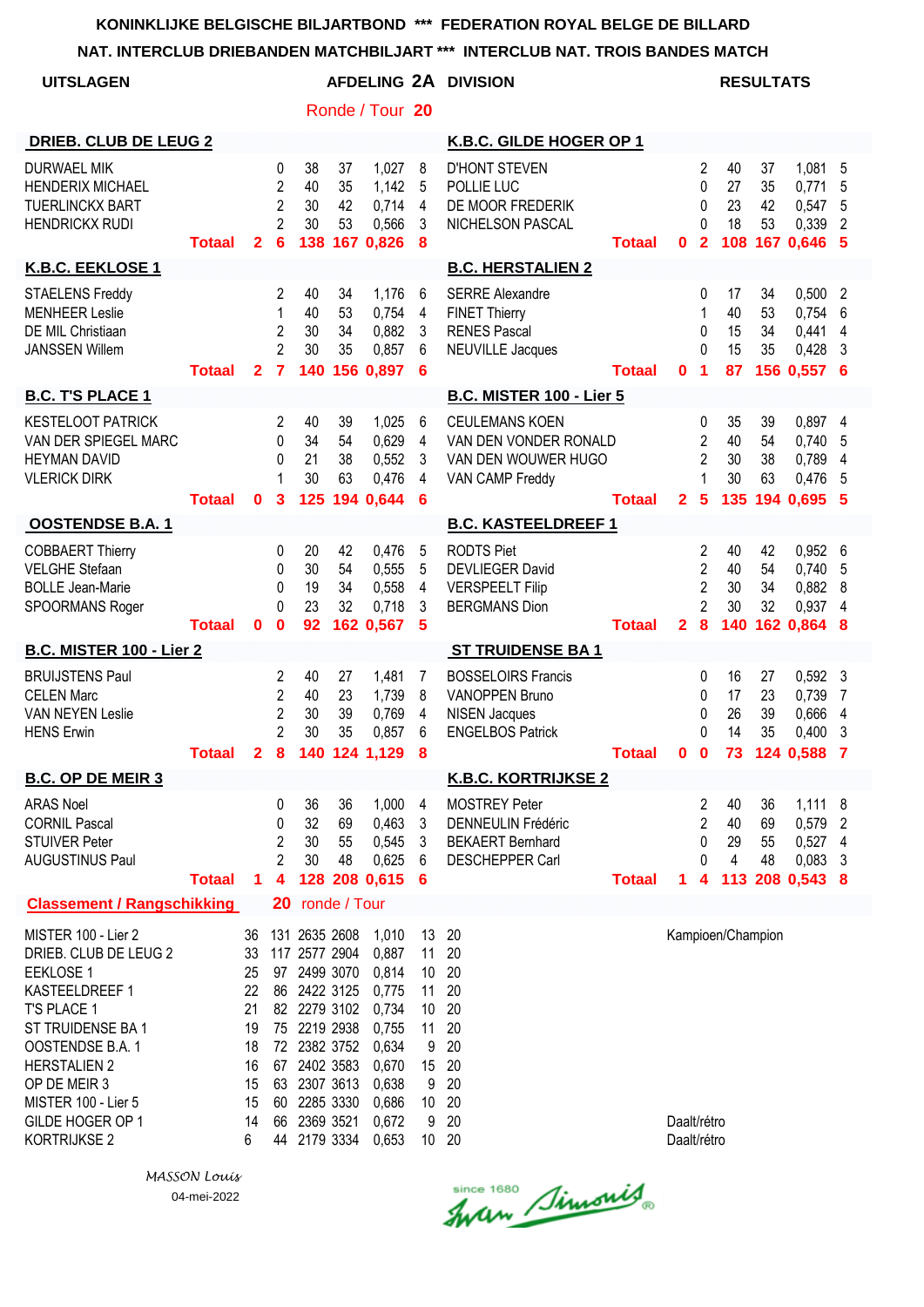|                                                                                                                                                                                                                                                                        |               |                                                                    |                                                                       |                                                                                                                                                                  |                      |                                                                                                          |                                                                             | NAT. INTERCLUB DRIEBANDEN MATCHBILJART *** INTERCLUB NAT. TROIS BANDES MATCH                      |               |                            |                                                               |                            |                      |                                                               |                                       |
|------------------------------------------------------------------------------------------------------------------------------------------------------------------------------------------------------------------------------------------------------------------------|---------------|--------------------------------------------------------------------|-----------------------------------------------------------------------|------------------------------------------------------------------------------------------------------------------------------------------------------------------|----------------------|----------------------------------------------------------------------------------------------------------|-----------------------------------------------------------------------------|---------------------------------------------------------------------------------------------------|---------------|----------------------------|---------------------------------------------------------------|----------------------------|----------------------|---------------------------------------------------------------|---------------------------------------|
| <b>UITSLAGEN</b>                                                                                                                                                                                                                                                       |               |                                                                    |                                                                       |                                                                                                                                                                  |                      |                                                                                                          |                                                                             | AFDELING 2B DIVISION                                                                              |               |                            |                                                               | <b>RESULTATS</b>           |                      |                                                               |                                       |
|                                                                                                                                                                                                                                                                        |               |                                                                    |                                                                       |                                                                                                                                                                  |                      | Ronde / Tour 20                                                                                          |                                                                             |                                                                                                   |               |                            |                                                               |                            |                      |                                                               |                                       |
| <b>B.C. MEERLESE 1</b>                                                                                                                                                                                                                                                 |               |                                                                    |                                                                       |                                                                                                                                                                  |                      |                                                                                                          |                                                                             | K.B.C. BILJARTVRIENDEN Tu 1                                                                       |               |                            |                                                               |                            |                      |                                                               |                                       |
| KOOREVAAR AD<br>VAN NIJNATTEN JEFFREY<br><b>FRIJTERS HANS</b><br><b>HULTERMANS BART</b>                                                                                                                                                                                | <b>Totaal</b> | $\mathbf{0}$                                                       | $\mathbf 0$<br>2<br>$\Omega$<br>$\Omega$<br>$\overline{2}$            | 29<br>40<br>12<br>23                                                                                                                                             | 32<br>45<br>27<br>34 | 0,906<br>0,888<br>0,444<br>0,676<br>104 138 0,753 8                                                      | $\overline{4}$<br>8<br>3<br>4                                               | VAN PEER JACK<br>VAN HEES STEF<br><b>BERKELMANS RICHARD</b><br><b>WITTEMANS DIMITRI</b>           | <b>Totaal</b> | 2 <sub>1</sub>             | 2<br>0<br>$\overline{2}$<br>$\overline{2}$<br>$6\phantom{1}6$ | 40<br>28<br>30<br>30       | 32<br>45<br>27<br>34 | 1,250 6<br>$0,622$ 3<br>1,111<br>0,882<br>128 138 0,927 7     | 7<br>6                                |
| <b>B.C. DE GOUDEN SLEUTEL 1</b>                                                                                                                                                                                                                                        |               |                                                                    |                                                                       |                                                                                                                                                                  |                      |                                                                                                          |                                                                             | <b>B.C. MISTER 100 - Lier 3</b>                                                                   |               |                            |                                                               |                            |                      |                                                               |                                       |
| <b>BRACKE Tom</b><br><b>DELLAERT Marc</b><br><b>VERSTRAETEN Frank</b><br><b>BROCHE Philippe</b>                                                                                                                                                                        | <b>Totaal</b> | 2 <sup>1</sup>                                                     | $\overline{2}$<br>$\overline{2}$<br>$\sqrt{2}$<br>$\overline{2}$<br>8 | 40<br>40<br>30<br>30                                                                                                                                             | 33<br>51<br>36<br>58 | 1,212<br>0,784<br>0,833<br>0,517<br>140 178 0.786                                                        | $\overline{7}$<br>$6\phantom{1}6$<br>$6\phantom{1}6$<br>3<br>$\overline{7}$ | VAN DIJCK Wim<br><b>WOUTERS Michel</b><br><b>JACOBS</b> Dave<br>DE JONGH Adriaan                  | <b>Totaal</b> | 0                          | 0<br>0<br>0<br>$\Omega$<br>$\mathbf 0$                        | 19<br>33<br>15<br>21<br>88 | 33<br>51<br>36<br>58 | 0,575 4<br>0,647 4<br>$0,416$ 3<br>$0,362$ 2<br>178 0,494 4   |                                       |
| <b>B.C. DE DEKEN 1</b>                                                                                                                                                                                                                                                 |               |                                                                    |                                                                       |                                                                                                                                                                  |                      |                                                                                                          |                                                                             | <b>B.C. OP DE MEIR 2</b>                                                                          |               |                            |                                                               |                            |                      |                                                               |                                       |
| DE KOK JOEY<br><b>DONVIL MARC</b><br>DE BRUIN RICHARD<br>VAN DEN BOOM MARC                                                                                                                                                                                             | <b>Totaal</b> |                                                                    | 2<br>$\overline{2}$<br>$\overline{2}$<br>$\Omega$<br>$2 \quad 6$      | 40<br>40<br>30<br>17                                                                                                                                             | 27<br>37<br>25<br>40 | 1,481<br>1,081<br>1,200<br>0,425<br>127 129 0,984                                                        | 5<br>6<br>3<br>3<br>6                                                       | ROOFTHOOFT MARC<br>VAN CROMVOIRT WIM<br><b>BOEREN RINI</b><br>PEETERS LUC (AL21)                  | <b>Totaal</b> | $\mathbf{0}$               | 0<br>0<br>0<br>$\overline{2}$<br>$\overline{2}$               | 25<br>22<br>23<br>30       | 27<br>37<br>25<br>40 | $0,925$ 5<br>0,594 4<br>0,920 4<br>0,7505<br>100 129 0.775 5  |                                       |
| K.B.A. SINT NIKLASE 1                                                                                                                                                                                                                                                  |               |                                                                    |                                                                       |                                                                                                                                                                  |                      |                                                                                                          |                                                                             | <b>B.C. HERSTALIEN 1</b>                                                                          |               |                            |                                                               |                            |                      |                                                               |                                       |
| DE RUYTE Tom<br>VAN HOUDENHOVE Patrick<br>VAN VOSSELEN Christoph<br>VAN LEUVENHAGE Dylan                                                                                                                                                                               | <b>Totaal</b> | $\mathbf 1$                                                        | 0<br>$\mathbf{0}$<br>2<br>$\overline{2}$<br>$\overline{\mathbf{4}}$   | 32<br>25<br>30<br>30                                                                                                                                             | 30<br>46<br>35<br>26 | 1,066<br>0,543<br>0,857<br>1,153<br>117 137 0,854                                                        | 5<br>$\overline{4}$<br>6<br>5<br>6                                          | <b>BOUTET Dany</b><br><b>WALLERAND Paul</b><br><b>RAMAEKERS Benoit</b><br><b>BISSOT Francis</b>   | <b>Totaal</b> | $\mathbf{1}$               | 2<br>$\overline{2}$<br>0<br>0<br>$\overline{\mathbf{4}}$      | 40<br>40<br>23<br>17       | 30<br>46<br>35<br>26 | 1,333 5<br>0,869 4<br>0,657 4<br>$0,653$ 4<br>120 137 0,875 5 |                                       |
| <b>BILLIARD PROMOTION TEAM 1</b>                                                                                                                                                                                                                                       |               |                                                                    |                                                                       |                                                                                                                                                                  |                      |                                                                                                          |                                                                             | K.B.C. COURONNE Royale 1                                                                          |               |                            |                                                               |                            |                      |                                                               |                                       |
| DE BRUIJN JEAN-PAUL<br><b>GEYSEN DANNY</b><br><b>JANSSEN MARC</b><br><b>MEERSMAN PETER</b>                                                                                                                                                                             | <b>Totaal</b> |                                                                    | $\overline{2}$<br>2<br>2<br>$\overline{2}$                            | 40<br>40<br>30<br>30                                                                                                                                             | 24<br>32<br>37<br>34 | 1,666<br>1,250<br>0,810<br>0,882<br>2 8 140 127 1,102 14                                                 | 6<br>14<br>$\mathbf{3}$<br>6                                                | <b>BOUCHAT FABRICE</b><br><b>WINCKELMANS LUC</b><br>VAN DE GUCHT DIDIER<br><b>COLLART OLIVIER</b> | <b>Totaal</b> | $\mathbf{0}$               | 0<br>0<br>0<br>0<br>$\mathbf 0$                               | 16<br>20<br>20<br>11       | 24<br>32<br>37<br>34 | 0,666 5<br>0,625<br>0,540<br>0,323<br>67 127 0,527 5          | 3<br>$\overline{4}$<br>$\overline{2}$ |
| <b>B.C. MISTER 100 - Lier 4</b>                                                                                                                                                                                                                                        |               |                                                                    |                                                                       |                                                                                                                                                                  |                      |                                                                                                          |                                                                             | <b>T.B.A. BILJARTPALACE 2</b>                                                                     |               |                            |                                                               |                            |                      |                                                               |                                       |
| VAN HOVE Bart<br><b>VERBOVEN Jozef</b><br><b>COENEN Philip</b><br><b>HUYLEBROECK Luc</b>                                                                                                                                                                               | <b>Totaal</b> | $\mathbf{2}$                                                       | 2<br>2<br>0<br>2<br>$6\phantom{1}6$                                   | 40<br>40<br>23<br>30<br>133                                                                                                                                      | 45<br>49<br>29<br>42 | 0,888<br>0,816<br>0,793<br>0,714<br>165 0,806                                                            | 9<br>6<br>4<br>$\overline{4}$<br>9                                          | <b>SLEDDENS Piet</b><br><b>MEKES Charles</b><br>ROYBERGHS Luc<br><b>MAES Francois</b>             | <b>Totaal</b> | 0                          | 0<br>0<br>2<br>0<br>$\overline{2}$                            | 20<br>33<br>30<br>21       | 45<br>49<br>29<br>42 | $0,444$ 3<br>0,673 4<br>1,034<br>0,500<br>104 165 0,630 4     | 3<br>3                                |
| <b>Classement / Rangschikking</b>                                                                                                                                                                                                                                      |               |                                                                    | 20                                                                    |                                                                                                                                                                  | ronde / Tour         |                                                                                                          |                                                                             |                                                                                                   |               |                            |                                                               |                            |                      |                                                               |                                       |
| PROMOTION TEAM 1<br><b>HERSTALIEN 1</b><br>MISTER 100 - Lier 4<br><b>BILJARTVRIENDEN Tu 1</b><br>OP DE MEIR 2<br>MISTER 100 - Lier 3<br>DE DEKEN 1<br><b>BILJARTPALACE 2</b><br><b>MEERLESE 1</b><br>DE GOUDEN SLEUTEL 1<br>SINT NIKLASE 1<br><b>COURONNE Royale 1</b> |               | 37<br>30<br>27<br>24<br>23<br>22<br>19<br>17<br>17<br>12<br>6<br>6 | 87<br>83<br>98<br>87<br>76<br>77<br>67<br>61<br>47<br>40              | 128 2673 2713<br>109 2558 2734<br>2541 3041<br>2426 2850<br>2523 2954<br>2493 3010<br>2418 3067<br>2340 3178<br>2380 3194<br>2330 3350<br>2154 3103<br>2163 3200 |                      | 0,985<br>0,935<br>0,835<br>0,851<br>0,854<br>0,828<br>0,788<br>0,736<br>0,745<br>0,695<br>0,694<br>0,675 | 14<br>15<br>10<br>12<br>11<br>12<br>10<br>10<br>11<br>10<br>13<br>8         | 20<br>20<br>20<br>20<br>20<br>20<br>20<br>20<br>20<br>20<br>20<br>20                              |               | Daalt/rétro<br>Daalt/rétro |                                                               | Kampioen/Champion          |                      |                                                               |                                       |

Since 1680 Simonis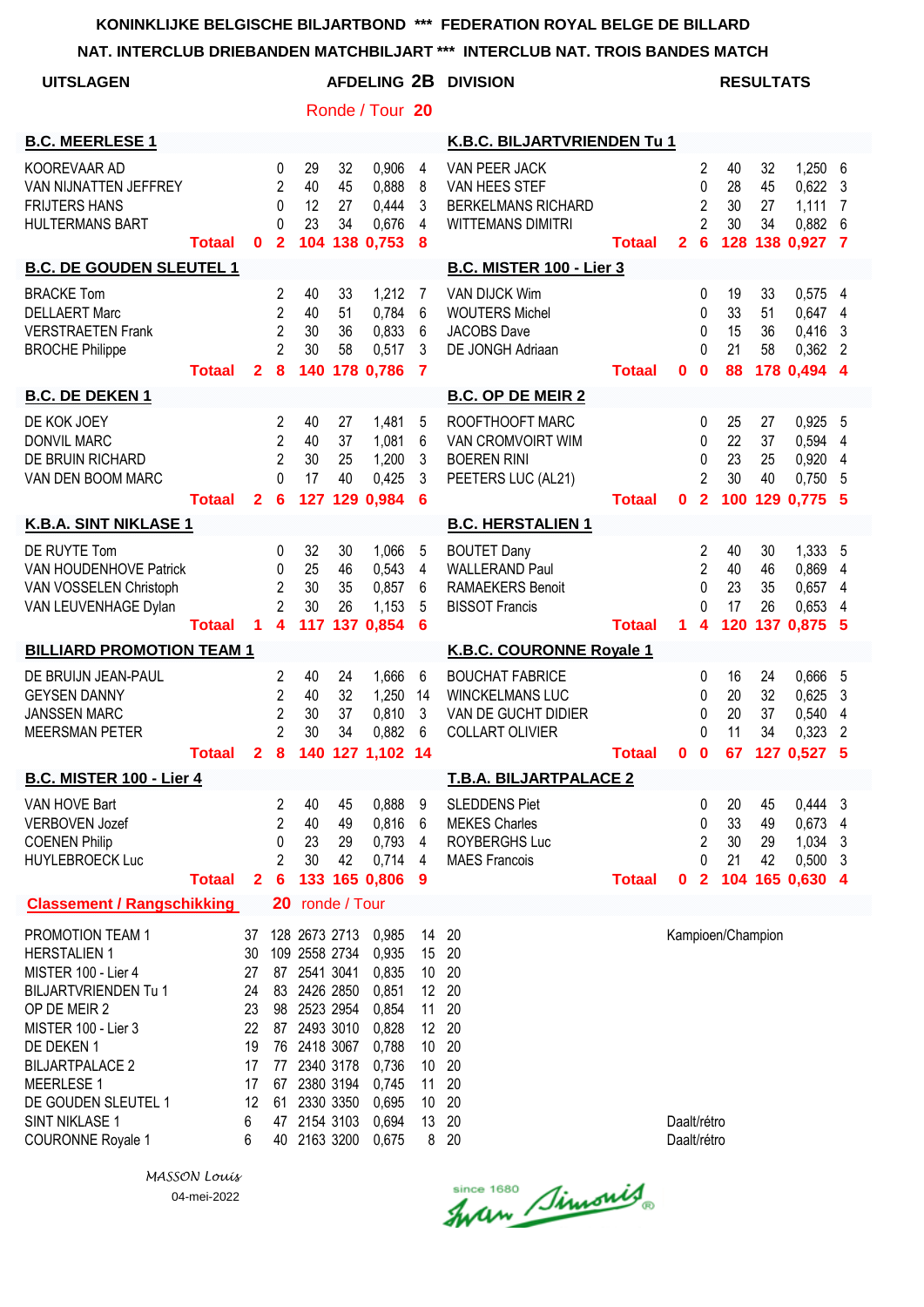|                                                                                                                                                                                                                                                        |               |                                                                    |                                                                                  |                                                                                                                                                                                  |                      |                                                                                                          |                                                                           | NAT. INTERCLUB DRIEBANDEN MATCHBILJART *** INTERCLUB NAT. TROIS BANDES MATCH                    |               |                            |                                                               |                            |                      |                                                               |                     |
|--------------------------------------------------------------------------------------------------------------------------------------------------------------------------------------------------------------------------------------------------------|---------------|--------------------------------------------------------------------|----------------------------------------------------------------------------------|----------------------------------------------------------------------------------------------------------------------------------------------------------------------------------|----------------------|----------------------------------------------------------------------------------------------------------|---------------------------------------------------------------------------|-------------------------------------------------------------------------------------------------|---------------|----------------------------|---------------------------------------------------------------|----------------------------|----------------------|---------------------------------------------------------------|---------------------|
| <b>UITSLAGEN</b>                                                                                                                                                                                                                                       |               |                                                                    |                                                                                  |                                                                                                                                                                                  |                      |                                                                                                          |                                                                           | AFDELING 3A DIVISION                                                                            |               |                            |                                                               |                            | <b>RESULTATS</b>     |                                                               |                     |
|                                                                                                                                                                                                                                                        |               |                                                                    |                                                                                  |                                                                                                                                                                                  |                      | Ronde / Tour 20                                                                                          |                                                                           |                                                                                                 |               |                            |                                                               |                            |                      |                                                               |                     |
| <b>DRIEB. CLUB DE LEUG 4</b>                                                                                                                                                                                                                           |               |                                                                    |                                                                                  |                                                                                                                                                                                  |                      |                                                                                                          |                                                                           | <b>B.C. BILJART-WORLD 5</b>                                                                     |               |                            |                                                               |                            |                      |                                                               |                     |
| VAN VELTHOVEN YVAN<br>DE CLEEN JOERI<br>DE CLEEN SYLVAIN<br><b>HOSTENS STEFAAN</b>                                                                                                                                                                     | <b>Totaal</b> | $\mathbf{2}$                                                       | $\mathbf 0$<br>2<br>$\overline{2}$<br>$\overline{2}$<br>6                        | 10<br>30<br>25<br>25<br>90                                                                                                                                                       | 29<br>43<br>21<br>31 | 0,344<br>0,697<br>1,190<br>0,806<br>124 0,725                                                            | 3<br>3<br>$\overline{4}$<br>$\mathbf{3}$<br>$\overline{4}$                | <b>BERGHS WERNER</b><br>VAN INGELGEM LUC<br><b>VERHAEGEN DANNY</b><br><b>WOUTERS JOS</b>        | <b>Totaal</b> | $\mathbf 0$                | 2<br>0<br>0<br>0<br>$\overline{\mathbf{2}}$                   | 30<br>14<br>8<br>14<br>66  | 29<br>43<br>21<br>31 | 1,034 5<br>$0,325$ 2<br>0,380<br>0,451<br>124 0,532 5         | 1<br>$\overline{2}$ |
| <b>B.C. DE DEKEN 2</b>                                                                                                                                                                                                                                 |               |                                                                    |                                                                                  |                                                                                                                                                                                  |                      |                                                                                                          |                                                                           | <b>B.C. OP DE MEIR 5</b>                                                                        |               |                            |                                                               |                            |                      |                                                               |                     |
| <b>WAUMANS FLORENT</b><br><b>HENDERICKX WERNER</b><br><b>SCHODTS Eduard</b><br>VAN T ZELFDEN JORIS                                                                                                                                                     | <b>Totaal</b> |                                                                    | $\overline{2}$<br>$\overline{2}$<br>$\overline{2}$<br>$\Omega$<br>2 <sub>6</sub> | 30 <sup>°</sup><br>30<br>25<br>24                                                                                                                                                | 42<br>42<br>39<br>46 | 0,714<br>0,714<br>0,641<br>0,521<br>109 169 0,644                                                        | 4<br>$\overline{4}$<br>4<br>4<br>$\overline{\mathbf{4}}$                  | DEPOOTER LUC<br><b>VERELST RUDI</b><br><b>SEVENANTS YANNICK</b><br><b>BOELS BJORN</b>           | <b>Totaal</b> | $\mathbf 0$                | 0<br>0<br>0<br>$\overline{2}$<br>$\overline{2}$               | 12<br>29<br>12<br>25<br>78 | 42<br>42<br>39<br>46 | $0,285$ 4<br>0,690 5<br>0,307<br>0,543,5<br>169 0,461 5       | $\overline{2}$      |
| <b>B.C. BILJART-WORLD 3</b>                                                                                                                                                                                                                            |               |                                                                    |                                                                                  |                                                                                                                                                                                  |                      |                                                                                                          |                                                                           | <b>B.C. MISTER 100 - Lier 6</b>                                                                 |               |                            |                                                               |                            |                      |                                                               |                     |
| <b>BORNY FRANKY</b><br><b>SMET JAN</b><br><b>KUHN WERNER</b><br>PEETERS RAYMOND                                                                                                                                                                        | <b>Totaal</b> |                                                                    | $\overline{2}$<br>$\overline{2}$<br>$\overline{2}$<br>$\overline{2}$<br>28       | 30<br>30<br>25<br>25                                                                                                                                                             | 43<br>43<br>27<br>24 | 0,697<br>0,697<br>0,925<br>1,041<br>110 137 0,802 5                                                      | 5<br>5<br>3<br>4                                                          | <b>MERTENS GOMMAAR</b><br><b>HERMANS Adrianus</b><br>VAN DER VLIET RENÉ<br><b>BOGAERTS CARL</b> | <b>Totaal</b> | $\mathbf{0}$               | 0<br>0<br>$\mathbf{0}$<br>0<br>$\mathbf 0$                    | 28<br>20<br>12<br>13<br>73 | 43<br>43<br>27<br>24 | 0,651 4<br>$0,465$ 3<br>0,444 2<br>0,541 4<br>137 0,532 4     |                     |
| <b>B.C. BILJART EXPRESS 3</b>                                                                                                                                                                                                                          |               |                                                                    |                                                                                  |                                                                                                                                                                                  |                      |                                                                                                          |                                                                           | <b>DRIEB. CLUB DE LEUG 3</b>                                                                    |               |                            |                                                               |                            |                      |                                                               |                     |
| VAN DE PAER Hans<br><b>OZDEN Aykut</b><br><b>VAN GESTEL Emiel</b><br>VAN DEN BERGH Patrick                                                                                                                                                             | <b>Totaal</b> | 2 <sup>1</sup>                                                     | 2<br>$\mathbf{0}$<br>$\overline{2}$<br>$\overline{2}$<br>$6\phantom{1}6$         | 30<br>11<br>25<br>25<br>91                                                                                                                                                       | 18<br>35<br>48<br>67 | 1,666<br>0,314<br>0,520<br>0,373<br>168 0,541                                                            | 4<br>$\mathbf{1}$<br>3<br>3<br>4                                          | <b>GORREBEECK Tim</b><br><b>DOGAN Yilmaz</b><br>DE GROOF Luc<br><b>HAUTMAN Mark</b>             | <b>Totaal</b> | $\mathbf 0$                | 0<br>$\overline{2}$<br>0<br>0<br>$\overline{2}$               | 16<br>30<br>14<br>22<br>82 | 18<br>35<br>48<br>67 | 0,888 3<br>$0,857$ 3<br>0,291<br>0,328<br>168 0,488 3         | 3<br>2              |
| <b>B.C. OP DE MEIR 7</b>                                                                                                                                                                                                                               |               |                                                                    |                                                                                  |                                                                                                                                                                                  |                      |                                                                                                          |                                                                           | <b>B.C. DE PLOEG 2</b>                                                                          |               |                            |                                                               |                            |                      |                                                               |                     |
| <b>DEMUYNCK WIM</b><br><b>BOELS PATRICK</b><br><b>SEYMUS ERWIN</b><br><b>BAETENS JAN</b>                                                                                                                                                               | <b>Totaal</b> | $\mathbf{0}$                                                       | 0<br>0<br>0<br>0<br>$\mathbf 0$                                                  | 21<br>23<br>24<br>9<br>77                                                                                                                                                        | 36<br>52<br>74<br>31 | 0,583<br>0,442<br>0,324<br>0,290<br>193 0,398 5                                                          | -5<br>$\overline{2}$<br>3<br>2                                            | <b>VERMEIREN RENE</b><br><b>MERTENS EDDY</b><br>ADRIAENSEN ROGER<br><b>VANDERZANDE PATRICK</b>  | <b>Totaal</b> | $\mathbf{2}^-$             | 2<br>$\overline{2}$<br>$\overline{2}$<br>$\overline{2}$<br>8  | 30<br>30<br>25<br>25       | 36<br>52<br>74<br>31 | 0,8338<br>0,576 5<br>0,337<br>0,806<br>110 193 0,569 8        | $\overline{2}$<br>6 |
| <b>B.C. VILVOORDSE 1</b>                                                                                                                                                                                                                               |               |                                                                    |                                                                                  |                                                                                                                                                                                  |                      |                                                                                                          |                                                                           | <b>B.C. LUGO 2</b>                                                                              |               |                            |                                                               |                            |                      |                                                               |                     |
| DE GREEF Daniel<br>VANDENBUSSCHE Hedwig<br>VAN DEN BERG Bertus<br>VAN CAMP JEAN                                                                                                                                                                        | <b>Totaal</b> | $\mathbf{0}$                                                       | 0<br>$\overline{c}$<br>0<br>0<br>$\mathbf{2}$                                    | 25<br>30<br>12<br>12<br>79                                                                                                                                                       | 49<br>69<br>46<br>77 | 0,510<br>0,434<br>0,260<br>0,155<br>241 0,327                                                            | 5<br>3<br>3<br>2<br>$\overline{\mathbf{5}}$                               | DE JONCK Patrick<br><b>BODART Bart</b><br><b>WUYTS Francois</b><br><b>BODART Gilbert</b>        | <b>Totaal</b> | $\mathbf{2}$               | 2<br>0<br>$\overline{c}$<br>$\overline{2}$<br>$6\phantom{1}6$ | 30<br>25<br>25<br>25       | 49<br>69<br>46<br>77 | 0,612 3<br>$0,362$ 2<br>$0,543$ 3<br>0,324<br>105 241 0,435 3 | 2                   |
| <b>Classement / Rangschikking</b>                                                                                                                                                                                                                      |               |                                                                    |                                                                                  | 20 ronde / Tour                                                                                                                                                                  |                      |                                                                                                          |                                                                           |                                                                                                 |               |                            |                                                               |                            |                      |                                                               |                     |
| DRIEB. CLUB DE LEUG 4<br><b>BILJART-WORLD 3</b><br>DRIEB. CLUB DE LEUG 3<br><b>BILJART EXPRESS 3</b><br><b>BILJART-WORLD 5</b><br>OP DE MEIR 5<br>DE DEKEN 2<br>LUGO <sub>2</sub><br>DE PLOEG 2<br>MISTER 100 - Lier 6<br>OP DE MEIR 7<br>VILVOORDSE 1 |               | 34<br>30<br>27<br>23<br>21<br>20<br>20<br>18<br>17<br>12<br>9<br>9 | 67<br>78<br>63<br>48<br>48                                                       | 125 1967 2979<br>108 2026 3123<br>100 1955 3444<br>85 1804 3236<br>85 1849 3286<br>79 1888 3444<br>74 1807 3614<br>1810 3715<br>1924 3383<br>1848 3756<br>1739 3667<br>1556 3927 |                      | 0,660<br>0,648<br>0,567<br>0,557<br>0,562<br>0,548<br>0,500<br>0,487<br>0,568<br>0,492<br>0,474<br>0,396 | 12<br>9<br>8<br>11<br>7<br>8<br>8<br>10<br>8<br>11<br>6<br>7 <sup>1</sup> | 20<br>20<br>20<br>20<br>20<br>20<br>20<br>20<br>20<br>20<br>20<br>20                            |               | Daalt/rétro<br>Daalt/rétro |                                                               | Kampioen/Champion          |                      |                                                               |                     |

Since 1680 Simonis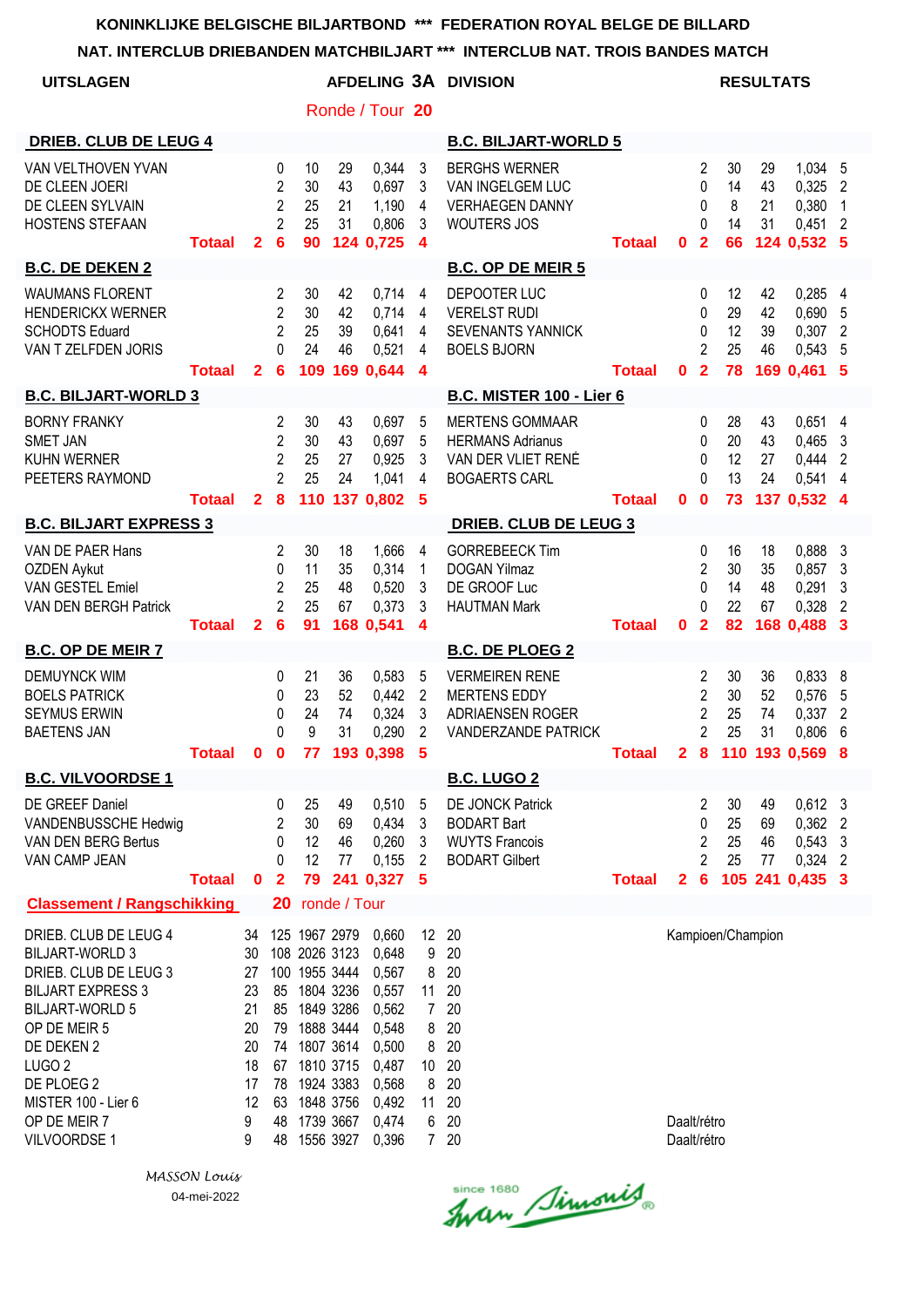**NAT. INTERCLUB DRIEBANDEN MATCHBILJART \*\*\* INTERCLUB NAT. TROIS BANDES MATCH**

| INAT. INTERGEUD DRIEDANDEN MATGROILJART                                                                                                                                                                                                                    |               |                                                                    |                                                                       |                                                                                                                                                                      |                                 |                                                                                                          |                                                                                                     | IN I ENGLUD NATI. TNOIS DANDES MATGH                                                                     |               |                            |                                                              |                                        |                             |                                                         |                                                                                    |
|------------------------------------------------------------------------------------------------------------------------------------------------------------------------------------------------------------------------------------------------------------|---------------|--------------------------------------------------------------------|-----------------------------------------------------------------------|----------------------------------------------------------------------------------------------------------------------------------------------------------------------|---------------------------------|----------------------------------------------------------------------------------------------------------|-----------------------------------------------------------------------------------------------------|----------------------------------------------------------------------------------------------------------|---------------|----------------------------|--------------------------------------------------------------|----------------------------------------|-----------------------------|---------------------------------------------------------|------------------------------------------------------------------------------------|
| <b>UITSLAGEN</b>                                                                                                                                                                                                                                           |               |                                                                    |                                                                       |                                                                                                                                                                      |                                 | <b>AFDELING 3B</b>                                                                                       |                                                                                                     | <b>DIVISION</b>                                                                                          |               |                            |                                                              | <b>RESULTATS</b>                       |                             |                                                         |                                                                                    |
|                                                                                                                                                                                                                                                            |               |                                                                    |                                                                       |                                                                                                                                                                      |                                 | Ronde / Tour 20                                                                                          |                                                                                                     |                                                                                                          |               |                            |                                                              |                                        |                             |                                                         |                                                                                    |
| <b>MAASLANDSE BA. 2</b>                                                                                                                                                                                                                                    |               |                                                                    |                                                                       |                                                                                                                                                                      |                                 |                                                                                                          |                                                                                                     | A.C. CHARLEROI SUD 1                                                                                     |               |                            |                                                              |                                        |                             |                                                         |                                                                                    |
| <b>SCHOLS Daan</b><br>CALTABELLOTTA Ignazio<br><b>ISIKLAR Umit</b><br>OZYURT Adnan                                                                                                                                                                         | <b>Totaal</b> | 0                                                                  | 0<br>0<br>0<br>0<br>$\bf{0}$                                          | 17<br>15<br>11<br>15<br>58                                                                                                                                           | 41<br>51<br>46<br>57            | 0,414<br>0,294<br>0,239<br>0,263<br>195 0,297                                                            | 2<br>3<br>3<br>$\overline{c}$<br>3                                                                  | <b>BUSTOS Miguel</b><br><b>MARECHAL Philippe</b><br>MARECHAL Stephane<br><b>GUSTINELLI Angelo</b>        | <b>Totaal</b> | $\mathbf{2}$               | 2<br>$\overline{2}$<br>$\overline{2}$<br>$\overline{2}$<br>8 | 30<br>30<br>25<br>25<br>110            | 41<br>51<br>46<br>57        | $0,731$ 3<br>0,588<br>0,543<br>0,438<br>195 0.564       | 3<br>4<br>3<br>$\boldsymbol{4}$                                                    |
| <b>B.C. VOTTEM 1</b>                                                                                                                                                                                                                                       |               |                                                                    |                                                                       |                                                                                                                                                                      |                                 |                                                                                                          |                                                                                                     | <b>R.C. GARNIER 2</b>                                                                                    |               |                            |                                                              |                                        |                             |                                                         |                                                                                    |
| <b>ERNST Georges</b><br>LEMESTREZ Sébastien<br><b>LISMONT Daniel</b><br>WILLEMSEN Stéphane                                                                                                                                                                 | <b>Totaal</b> | 1.                                                                 | 0<br>$\overline{c}$<br>0<br>$\overline{2}$<br>4                       | 18<br>30<br>20<br>25<br>93                                                                                                                                           | 45<br>55<br>37<br>30            | 0,400<br>0,545<br>0,540<br>0,833<br>167 0,556                                                            | $\overline{4}$<br>3<br>3<br>6<br>6                                                                  | <b>PEETERS Geert</b><br>VAN ORSHAEGEN Jens<br><b>SLAGMOLEN Frederic</b><br><b>VANHERWEGEN William</b>    | <b>Totaal</b> | 1                          | 2<br>0<br>$\overline{2}$<br>0<br>4                           | 30<br>28<br>25<br>$\overline{7}$<br>90 | 45<br>55<br>37<br>30        | 0,666<br>0,509<br>0,675<br>0,233<br>167 0,538           | -4<br>5<br>3<br>$\overline{2}$<br>-5                                               |
| <b>B.C. WELKENRAEDT 1</b>                                                                                                                                                                                                                                  |               |                                                                    |                                                                       |                                                                                                                                                                      |                                 |                                                                                                          |                                                                                                     | <b>B.C. HERSTALIEN 4</b>                                                                                 |               |                            |                                                              |                                        |                             |                                                         |                                                                                    |
| <b>BECKERS René</b><br><b>FRYNS Martin</b><br><b>HOMPESCH Henri</b><br><b>WINTGENS Serge</b>                                                                                                                                                               | <b>Totaal</b> | $\mathbf{2}$                                                       | 2<br>$\overline{2}$<br>0<br>$\overline{2}$<br>6                       | 30<br>30<br>18<br>25                                                                                                                                                 | 23<br>60<br>63<br>35<br>103 181 | 1,304<br>0,500<br>0,285<br>0,714<br>0,569                                                                | 4<br>4<br>2<br>6<br>6                                                                               | QUETELARD Daniel<br><b>MAYEUR Jeannot</b><br><b>RASQUIN Eric</b><br><b>STAS Raymond</b>                  | <b>Totaal</b> | $\mathbf 0$                | 0<br>0<br>$\overline{2}$<br>0<br>$\overline{2}$              | 8<br>19<br>25<br>10<br>62              | 23<br>60<br>63<br>35<br>181 | 0,347<br>0,316<br>0,396<br>0,285<br>$0,342$ 2           | $\overline{2}$<br>$\overline{2}$<br>$\overline{2}$<br>$\overline{2}$               |
| <b>FORTUNA1</b>                                                                                                                                                                                                                                            |               |                                                                    |                                                                       |                                                                                                                                                                      |                                 |                                                                                                          |                                                                                                     | K.B.C. COURONNE Royale 2                                                                                 |               |                            |                                                              |                                        |                             |                                                         |                                                                                    |
| <b>KEUTEN Ludy</b><br>GODEYNE Jean<br><b>TELENG Sjaak</b><br><b>CLEUSKENS Roger</b>                                                                                                                                                                        | Totaal        | $\mathbf{2}$                                                       | 0<br>2<br>$\overline{2}$<br>1<br>$5\phantom{1}$                       | 22<br>30<br>25<br>25                                                                                                                                                 | 35<br>37<br>45<br>64<br>102 181 | 0,628<br>0,810<br>0,555<br>0,390<br>0,563                                                                | 5<br>5<br>2<br>3<br>5                                                                               | <b>WINCKELMANS Marc</b><br><b>DEMAERSCHALK Eric</b><br>VAN VAERENBERGH Marc<br>DEWAELHEYNS Jean-Pierre   | <b>Totaal</b> | $\mathbf 0$                | 2<br>0<br>0<br>1<br>$\overline{\mathbf{3}}$                  | 30<br>11<br>19<br>25<br>85             | 35<br>37<br>45<br>64<br>181 | 0,857<br>0,297<br>0,422<br>0,390<br>0,469               | -4<br>3<br>6<br>4<br>6                                                             |
| R.C. GARNIER 1                                                                                                                                                                                                                                             |               |                                                                    |                                                                       |                                                                                                                                                                      |                                 |                                                                                                          |                                                                                                     | <b>MAASLANDSE BA. 1</b>                                                                                  |               |                            |                                                              |                                        |                             |                                                         |                                                                                    |
| <b>PEETERMANS Gerrit</b><br>NICOLAES Johan<br><b>BERVOETS Frans</b><br><b>TREVELS Rudy</b>                                                                                                                                                                 | <b>Totaal</b> |                                                                    | 0<br>$\overline{c}$<br>0<br>0                                         | 27<br>30<br>16<br>19                                                                                                                                                 | 30<br>35<br>37<br>32            | 0,900<br>0,857<br>0,432<br>0,593<br>0 2 92 134 0,686 4                                                   | $\overline{4}$<br>3<br>$\overline{c}$<br>3                                                          | <b>MONNISSEN Mathy</b><br><b>JANSSEN Maarten</b><br><b>MEUSEN Wilco</b><br>JACOBS Heinz                  | <b>Totaal</b> |                            | 2<br>0<br>2<br>$\overline{2}$                                | 30<br>27<br>25<br>25                   | 30<br>35<br>37<br>32        | 1,000<br>0,771<br>0,675<br>0,781<br>2 6 107 134 0,798 7 | 5<br>7<br>3<br>4                                                                   |
| <b>B.C. HERSTALIEN 3</b>                                                                                                                                                                                                                                   |               |                                                                    |                                                                       |                                                                                                                                                                      |                                 |                                                                                                          |                                                                                                     | <b>R.B.C. DISONAIS 1</b>                                                                                 |               |                            |                                                              |                                        |                             |                                                         |                                                                                    |
| <b>MARZIALE Pascal</b><br><b>JETTEN Karina</b><br><b>BEYERS Albert</b><br><b>LEJEUNE Fabrice</b>                                                                                                                                                           | <b>Totaal</b> | $\mathbf{2}$                                                       | 0<br>$\overline{c}$<br>$\overline{c}$<br>1<br>$\overline{\mathbf{5}}$ | 23<br>30<br>25<br>25                                                                                                                                                 | 25<br>28<br>28<br>54            | 0,920<br>1,071<br>0,892<br>0,462<br>103 135 0,762                                                        | 6<br>4<br>3<br>$\overline{2}$<br>6                                                                  | <b>AUSSEMS Maximilien</b><br><b>RANDAXHE Patrick</b><br><b>HENNICO Raymond</b><br><b>BARILLARO Régis</b> | <b>Totaal</b> | $\mathbf 0$                | 2<br>0<br>0<br>1<br>$\mathbf{3}$                             | 30<br>16<br>10<br>25<br>81             | 25<br>28<br>28<br>54        | 1,200<br>0,571<br>0,357<br>0,462<br>135 0,600           | $\overline{7}$<br>$\mathbf{3}$<br>$\overline{2}$<br>$\mathbf{3}$<br>$\overline{7}$ |
| <b>Classement / Rangschikking</b>                                                                                                                                                                                                                          |               |                                                                    | 20                                                                    |                                                                                                                                                                      | ronde / Tour                    |                                                                                                          |                                                                                                     |                                                                                                          |               |                            |                                                              |                                        |                             |                                                         |                                                                                    |
| MAASLANDSE BA. 1<br><b>HERSTALIEN 3</b><br><b>DISONAIS1</b><br><b>FORTUNA1</b><br><b>COURONNE Royale 2</b><br>CHARLEROI SUD 1<br><b>WELKENRAEDT 1</b><br><b>VOTTEM1</b><br><b>GARNIER 1</b><br><b>GARNIER 2</b><br><b>HERSTALIEN 4</b><br>MAASLANDSE BA. 2 |               | 39<br>29<br>27<br>25<br>23<br>19<br>19<br>18<br>18<br>15<br>6<br>2 | 90<br>84<br>75<br>72<br>75<br>71<br>66<br>43<br>30                    | 143 2168 2796<br>106 2043 3446<br>105 2012 3284<br>1910 3603<br>1939 3713<br>1913 3771<br>1925 3842<br>1786 3800<br>1909 3607<br>1861 3770<br>1573 3831<br>1619 4005 |                                 | 0,775<br>0,592<br>0,612<br>0,530<br>0,522<br>0,507<br>0,501<br>0,470<br>0,529<br>0,493<br>0,410<br>0,404 | 10<br>8<br>8<br>9<br>$\overline{7}$<br>6<br>10<br>10<br>$\overline{7}$<br>8<br>6<br>$7\overline{ }$ | 20<br>20<br>20<br>20<br>20<br>20<br>20<br>20<br>20<br>20<br>20<br>20                                     |               | Daalt/rétro<br>Daalt/rétro |                                                              | Kampioen/Champion                      |                             |                                                         |                                                                                    |

since 1680 Simonis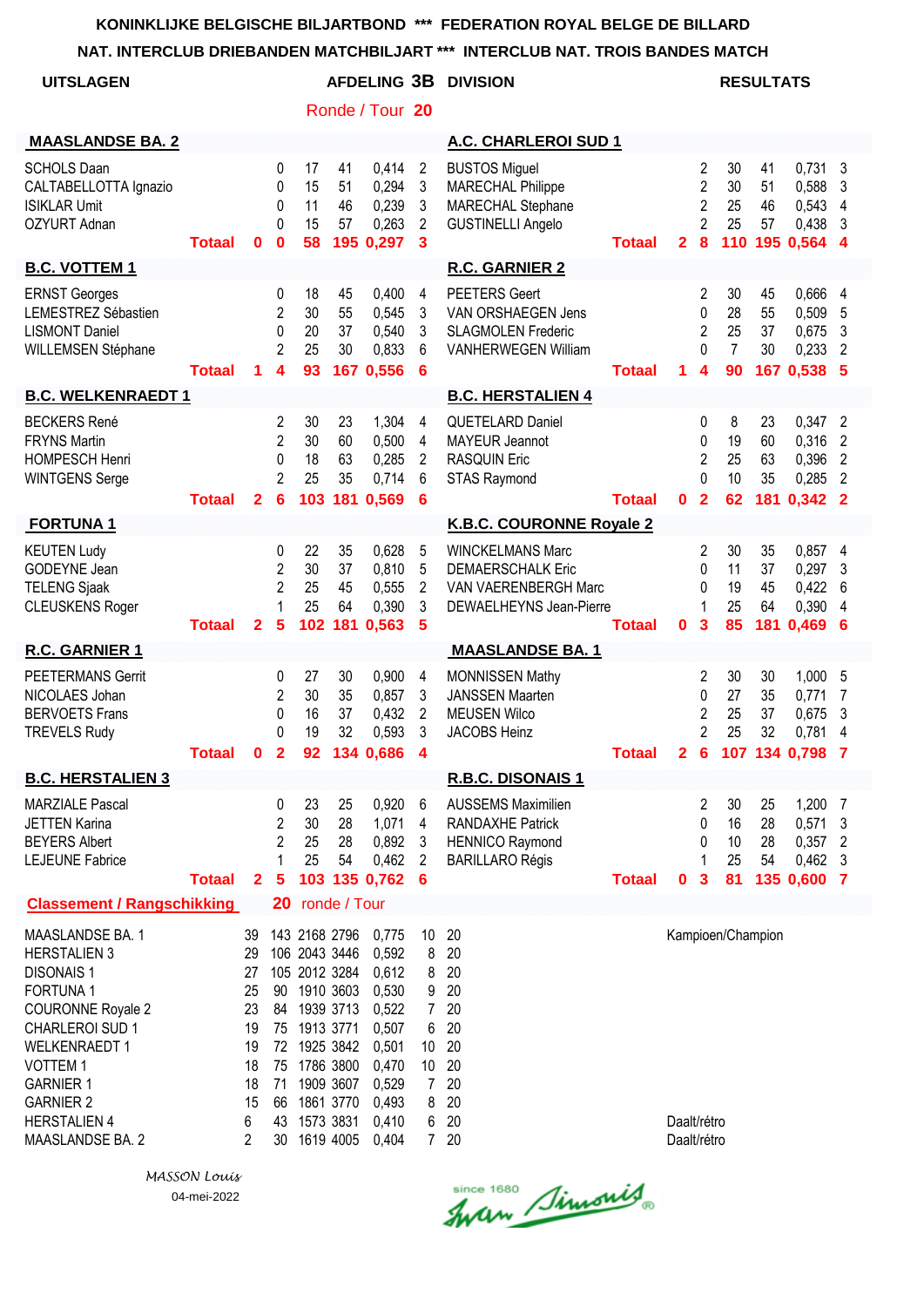#### **NAT. INTERCLUB DRIEBANDEN MATCHBILJART \*\*\* INTERCLUB NAT. TROIS BANDES MATCH**

| <b>UITSLAGEN</b>                                                                                                                                                                                                                               |               |                                                                                  |                                                              |                                                                                                          |                                                               |                                                                                                          |                                                                         | <b>AFDELING 3C DIVISION</b>                                                                       |               |                            |                                                              | <b>RESULTATS</b>            |                      |                                                         |                                 |
|------------------------------------------------------------------------------------------------------------------------------------------------------------------------------------------------------------------------------------------------|---------------|----------------------------------------------------------------------------------|--------------------------------------------------------------|----------------------------------------------------------------------------------------------------------|---------------------------------------------------------------|----------------------------------------------------------------------------------------------------------|-------------------------------------------------------------------------|---------------------------------------------------------------------------------------------------|---------------|----------------------------|--------------------------------------------------------------|-----------------------------|----------------------|---------------------------------------------------------|---------------------------------|
|                                                                                                                                                                                                                                                |               |                                                                                  |                                                              |                                                                                                          |                                                               | Ronde / Tour 20                                                                                          |                                                                         |                                                                                                   |               |                            |                                                              |                             |                      |                                                         |                                 |
| <b>B.C. BILJART-WORLD 2</b>                                                                                                                                                                                                                    |               |                                                                                  |                                                              |                                                                                                          |                                                               |                                                                                                          |                                                                         | <b>B.C. K.O.T - MEER 1</b>                                                                        |               |                            |                                                              |                             |                      |                                                         |                                 |
| VAN APERS WESLEY<br><b>DENS ROBBY</b><br>VAN DESSEL SVEN<br><b>CARENS FRANS</b>                                                                                                                                                                | <b>Totaal</b> | $\mathbf{2}$                                                                     | 0<br>$\overline{2}$<br>$\overline{2}$<br>$\overline{2}$<br>6 | 19<br>30<br>25<br>25<br>99                                                                               | 27<br>27<br>28<br>45                                          | 0,703<br>1,111<br>0,892<br>0,555<br>127 0,779                                                            | 5<br>7<br>4<br>3<br>7                                                   | VAN STAPPEN LUC<br>VAN AART JACK<br>VANTOURNHOUT Jozef<br><b>VERHEIJEN STAN</b>                   | <b>Totaal</b> | 0                          | 2<br>0<br>0<br>0<br>$\overline{2}$                           | 30<br>14<br>16<br>14<br>74  | 27<br>27<br>28<br>45 | $1,111$ 5<br>0,518<br>0,571<br>0,311<br>127 0,582 5     | 4<br>$\mathbf{3}$<br>3          |
| <b>B.C. DE PLOEG 3</b>                                                                                                                                                                                                                         |               |                                                                                  |                                                              |                                                                                                          |                                                               |                                                                                                          |                                                                         | K.B.C. DE GOEIE QUEUE 1                                                                           |               |                            |                                                              |                             |                      |                                                         |                                 |
| LE BRUYN LUC<br>LE BRUYN DANIELLE<br><b>WILMS PAUL</b><br>PHILIPOOM LUCA                                                                                                                                                                       | <b>Totaal</b> | 0                                                                                | 1<br>2<br>0<br>0<br>3                                        | 30<br>30<br>19<br>17<br>96                                                                               | 48<br>61<br>35<br>44                                          | 0,625<br>0,491<br>0,542<br>0,386<br>188 0,510                                                            | 3<br>3<br>4<br>2<br>$\overline{\mathbf{4}}$                             | <b>VERCALSTEREN TOM</b><br><b>VERVOORT ALFONS</b><br><b>JACOBS YVES</b><br><b>BOSSAERTS STEVE</b> | <b>Totaal</b> | $\mathbf{2}$               | 1<br>0<br>2<br>$\overline{2}$<br>$5\phantom{1}$              | 30<br>29<br>25<br>25<br>109 | 48<br>61<br>35<br>44 | 0,625<br>$0,475$ 3<br>$0,714$ 3<br>0,568<br>188 0,579 7 | $\overline{7}$<br>-3            |
| <b>B.C. OP DE MEIR 6</b>                                                                                                                                                                                                                       |               |                                                                                  |                                                              |                                                                                                          |                                                               |                                                                                                          |                                                                         | <b>B.C. BILJART-WORLD 4</b>                                                                       |               |                            |                                                              | <b>Forfait</b>              |                      |                                                         |                                 |
| <b>SYSMANS FRANS</b><br><b>GULLENTOPS WALTER</b><br><b>VINCK MICHEL</b><br>MAES Johny                                                                                                                                                          | <b>Totaal</b> | $\mathbf{2}$                                                                     | 2<br>$\overline{2}$<br>$\overline{2}$<br>$\overline{2}$<br>8 | 30<br>24<br>15<br>23<br>92                                                                               | 54<br>51<br>55<br>70<br>230                                   | 0,555<br>0,470<br>0,272<br>0,328<br>0,400                                                                | 5<br>4<br>$\overline{2}$<br>2<br>5                                      | <b>NEYENS STEFAN</b><br><b>NEYENS PAUL</b><br><b>LAUWERIJS Daniel</b><br><b>WOUTERS JOS</b>       | <b>Totaal</b> | 0                          | 0<br>0<br>0<br>0<br>$\bf{0}$                                 | 29<br>30<br>25<br>25<br>109 | 54<br>51<br>55<br>70 | 0,537 4<br>0,588<br>0,454<br>0,357<br>230 0.473         | $\overline{4}$<br>-3<br>-3<br>4 |
| <b>T.B.A. BILJARTPALACE 3</b>                                                                                                                                                                                                                  |               |                                                                                  |                                                              |                                                                                                          |                                                               |                                                                                                          |                                                                         | <b>B.C. DE DEKEN 3</b>                                                                            |               |                            |                                                              |                             |                      |                                                         |                                 |
| VAN DEN OUWELANT JAN<br><b>MACHIELSEN FRANS</b><br><b>HERMANS DIRK</b><br>DUIVENVOORDE FONS                                                                                                                                                    | <b>Totaal</b> | 0                                                                                | 2<br>1<br>0<br>0<br>3                                        | 30<br>30<br>21<br>20<br>101                                                                              | 21<br>52<br>28<br>39                                          | 1,428<br>0,576<br>0,750<br>0,512<br>140 0,721                                                            | 6<br>4<br>5<br>4<br>6                                                   | DE BUSSER ERIC<br><b>CAERS FREDDY</b><br>VAN GEYT RONALD<br>NIELSEN FREDERIK                      | <b>Totaal</b> | $\mathbf{2}$               | 0<br>1<br>$\overline{c}$<br>$\overline{2}$<br>$5\phantom{1}$ | 17<br>30<br>25<br>25<br>97  | 21<br>52<br>28<br>39 | $0,809$ 5<br>0,576<br>0,892<br>0,641<br>140 0,692 5     | 4<br>4<br>4                     |
| <b>B.C. LUGO 1</b>                                                                                                                                                                                                                             |               |                                                                                  |                                                              |                                                                                                          |                                                               |                                                                                                          |                                                                         | <b>B.C. BILJART EXPRESS 2</b>                                                                     |               |                            |                                                              |                             |                      |                                                         |                                 |
| DE GROOF JAN<br><b>BREES JOZEF</b><br><b>MAX FILIP</b><br><b>CAYENBERGHS JEAN</b>                                                                                                                                                              | <b>Totaal</b> | 1                                                                                | 2<br>0<br>$\overline{2}$<br>0<br>4                           | 30<br>18<br>25<br>11<br>84                                                                               | 33<br>40<br>46<br>43                                          | 0,909<br>0,450<br>0,543<br>0,255<br>162 0,518                                                            | 3<br>2<br>5<br>3<br>5                                                   | <b>STRZELECKI RICHARD</b><br><b>VRANCKX DIRK</b><br>PROOST RONNY<br>DEVOGHT TONY                  | <b>Totaal</b> | 1.                         | 0<br>$\overline{2}$<br>0<br>2<br>$\boldsymbol{4}$            | 23<br>30<br>17<br>25<br>95  | 33<br>40<br>46<br>43 | 0,696<br>0,750<br>0,369<br>0,581<br>162 0,586           | -3<br>5<br>3<br>3<br>5          |
| <b>B.C. ZEVENBERGEN 1</b>                                                                                                                                                                                                                      |               |                                                                                  |                                                              |                                                                                                          |                                                               |                                                                                                          |                                                                         | <b>B.C. OP DE MEIR 4</b>                                                                          |               |                            |                                                              |                             |                      |                                                         |                                 |
| <b>BUELENS STEVEN</b><br><b>BUELENS JAIMIE</b><br><b>WYCKMANS WALTER</b><br><b>MEEL HARTWIG</b>                                                                                                                                                | <b>Totaal</b> | $\mathbf{2}$                                                                     | 2<br>1<br>2<br>$\overline{2}$<br>$\overline{7}$              | 30<br>30<br>25<br>25                                                                                     | 19<br>53<br>41<br>40                                          | 1,578<br>0,566<br>0,609<br>0,625<br>110 153 0,718                                                        | 6<br>4<br>3<br>4<br>-6                                                  | <b>ENGELS JIMMY</b><br>VAN DER AUWERA IVAN<br><b>BRUNEEL PAUL</b><br><b>VERGAUWEN WESLEY</b>      | <b>Totaal</b> | 0                          | 0<br>1<br>0<br>0<br>1                                        | 26<br>30<br>17<br>14<br>87  | 19<br>53<br>41<br>40 | 1,368 6<br>0,566<br>0,414<br>0,350<br>153 0,568 6       | 4<br>-3<br>2                    |
| <b>Classement / Rangschikking</b>                                                                                                                                                                                                              |               |                                                                                  |                                                              | 20 ronde / Tour                                                                                          |                                                               |                                                                                                          |                                                                         |                                                                                                   |               |                            |                                                              |                             |                      |                                                         |                                 |
| <b>BILJART-WORLD 2</b><br>DE DEKEN 3<br>OP DE MEIR 4<br>K.O.T - MEER 1<br><b>BILJARTPALACE 3</b><br><b>BILJART EXPRESS 2</b><br>DE PLOEG 3<br>ZEVENBERGEN 1<br><b>BILJART-WORLD 4</b><br>LUGO <sub>1</sub><br>DE GOEIE QUEUE 1<br>OP DE MEIR 6 |               | 35<br>29<br>27<br>24<br>24<br>22<br>20<br>17<br>14<br>11<br>10<br>$\overline{7}$ | 95<br>93<br>90<br>81<br>58<br>53<br>48                       | 115 2055 3052<br>98 1975 3284<br>104 1945 3113<br>1990 3025<br>70 1841 3267<br>1813 3371<br>55 1703 3287 | 1965 3142<br>1974 3079<br>1911 3223<br>1766 3477<br>1724 3550 | 0,673<br>0,601<br>0,624<br>0,657<br>0,625<br>0,641<br>0,592<br>0,563<br>0,537<br>0,518<br>0,507<br>0,485 | 9<br>8<br>10<br>9<br>8<br>9<br>6<br>8<br>6<br>9<br>8<br>10 <sup>°</sup> | 20<br>20<br>20<br>20<br>20<br>20<br>20<br>20<br>20<br>20<br>20<br>20                              |               | Daalt/rétro<br>Daalt/rétro |                                                              | Kampioen/Champion           |                      |                                                         |                                 |

*MASSON Louis* 04-mei-2022

Since 1680 Simonis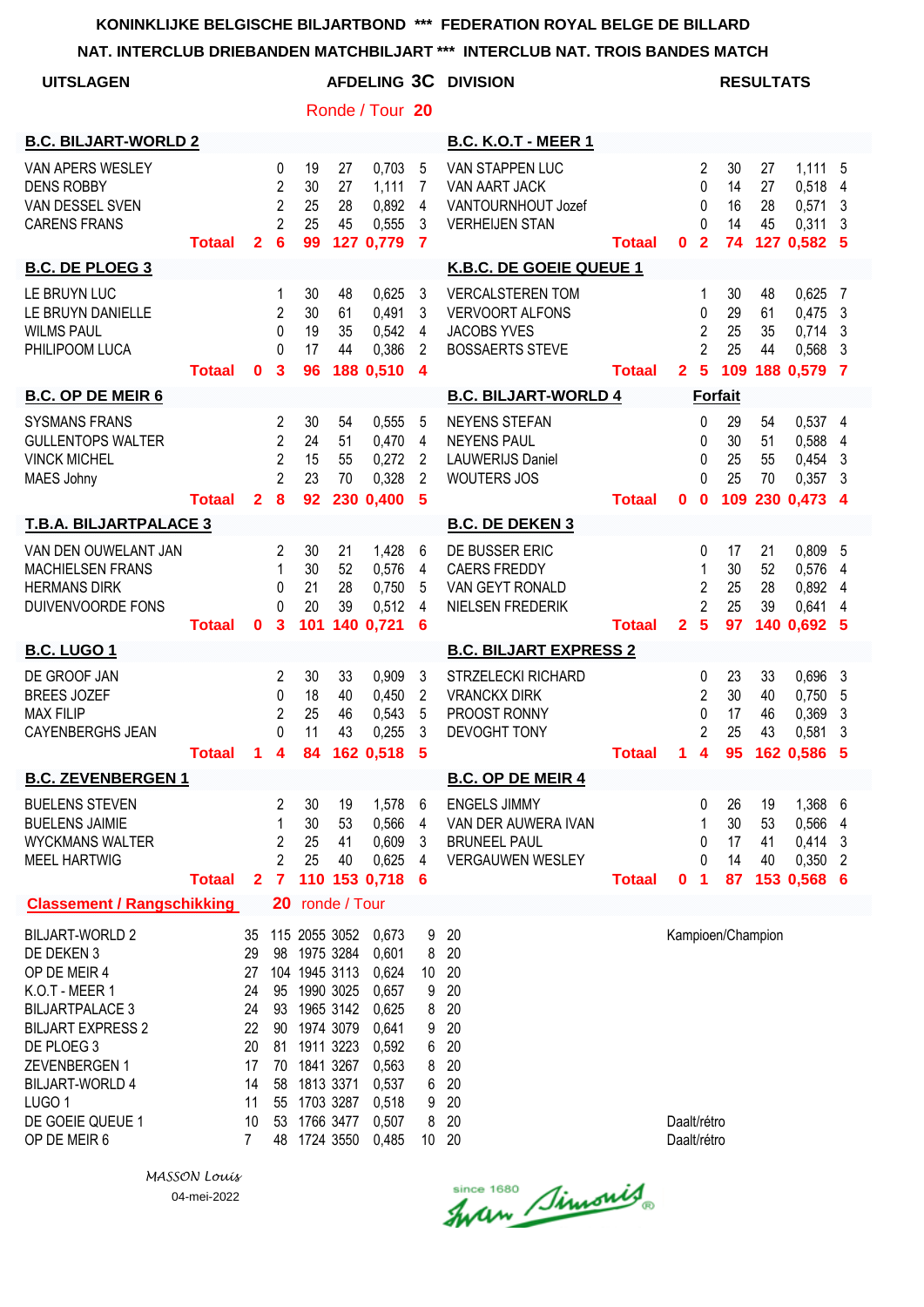**NAT. INTERCLUB DRIEBANDEN MATCHBILJART \*\*\* INTERCLUB NAT. TROIS BANDES MATCH**

| <b>UITSLAGEN</b>                                                                                                                                                                                                                      |               |                                                                      |                                                  |                                                                                                                                                |                        | AFDELING 3D                                                                                              |                                                                                                         | <b>DIVISION</b>                                                                                    |               |                            |                                                               |                             | <b>RESULTATS</b>            |                                                       |                                                 |
|---------------------------------------------------------------------------------------------------------------------------------------------------------------------------------------------------------------------------------------|---------------|----------------------------------------------------------------------|--------------------------------------------------|------------------------------------------------------------------------------------------------------------------------------------------------|------------------------|----------------------------------------------------------------------------------------------------------|---------------------------------------------------------------------------------------------------------|----------------------------------------------------------------------------------------------------|---------------|----------------------------|---------------------------------------------------------------|-----------------------------|-----------------------------|-------------------------------------------------------|-------------------------------------------------|
|                                                                                                                                                                                                                                       |               |                                                                      |                                                  |                                                                                                                                                |                        | Ronde / Tour 20                                                                                          |                                                                                                         |                                                                                                    |               |                            |                                                               |                             |                             |                                                       |                                                 |
| <b>B.C. ACADEMIE CENTRUM GENT</b>                                                                                                                                                                                                     |               |                                                                      |                                                  |                                                                                                                                                |                        |                                                                                                          |                                                                                                         | K.B.C. ONS HUIS 1                                                                                  |               |                            |                                                               |                             |                             |                                                       |                                                 |
| <b>SONCK Robby</b><br><b>DUJARDIN Luc</b><br>DE MEYER Eric<br>DE CRAECKER Werner                                                                                                                                                      | <b>Totaal</b> | $\mathbf 0$                                                          | 2<br>0<br>0<br>0<br>$\overline{2}$               | 30<br>26<br>9<br>16<br>81                                                                                                                      | 47<br>48<br>32<br>39   | 0,638<br>0,541<br>0,281<br>0,410<br>166 0,487                                                            | 4<br>5<br>2<br>2<br>5                                                                                   | <b>TEMMERMAN Walter</b><br><b>GILLADE Luc</b><br><b>VAN MALDER Dirk</b><br><b>VAN DIJCK Philip</b> | Totaal        | $\overline{2}$             | 0<br>$\overline{c}$<br>$\overline{2}$<br>$\overline{2}$<br>6  | 27<br>30<br>25<br>25<br>107 | 47<br>48<br>32<br>39<br>166 | 0,574<br>0,625<br>0,781<br>0,641<br>0,644             | 3<br>4<br>6<br>4<br>6                           |
| K.B.C. METRO 1                                                                                                                                                                                                                        |               |                                                                      |                                                  |                                                                                                                                                |                        |                                                                                                          |                                                                                                         | <b>B.C. DOS ROESELARE 1</b>                                                                        |               |                            |                                                               |                             |                             |                                                       |                                                 |
| <b>ROSSEL Bart</b><br><b>STEELS Dieter</b><br><b>HOFMAN Raf</b><br><b>DUPONT Jean-Claude</b>                                                                                                                                          | <b>Totaal</b> | $\mathbf{2}$                                                         | 2<br>$\overline{2}$<br>$\overline{2}$<br>0<br>6  | 30<br>30<br>25<br>9<br>94                                                                                                                      | 34<br>49<br>48<br>29   | 0,882<br>0,612<br>0,520<br>0,310<br>160 0,587                                                            | 4<br>5<br>3<br>2<br>5                                                                                   | <b>DEBAES Peter</b><br>VANLAUWE Stephan<br><b>HOUTHAEVE Jean-Marie</b><br><b>LEYN Philippe</b>     | <b>Totaal</b> | 0                          | 0<br>0<br>0<br>$\overline{2}$<br>$\overline{2}$               | 21<br>23<br>19<br>25<br>88  | 34<br>49<br>48<br>29<br>160 | 0,617<br>0,469<br>0,395<br>0,862<br>0,550             | 4<br>5<br>4<br>3<br>-5                          |
| <b>B.C. T SLEEPBOOTJE 1</b>                                                                                                                                                                                                           |               |                                                                      |                                                  |                                                                                                                                                |                        |                                                                                                          |                                                                                                         | K.B.C. BRUGSE 2                                                                                    |               |                            |                                                               |                             |                             |                                                       |                                                 |
| <b>ROSIER Nick</b><br>DE LEEUW Willy<br><b>THUY Marc</b><br><b>BURGELMAN Johan</b>                                                                                                                                                    | <b>Totaal</b> | 1                                                                    | 0<br>$\overline{c}$<br>0<br>$\overline{2}$<br>4  | 29<br>30<br>18<br>25<br>102                                                                                                                    | 44<br>44<br>48<br>49   | 0,659<br>0,681<br>0,375<br>0,510<br>185 0,551                                                            | 4<br>4<br>3<br>3<br>4                                                                                   | <b>VASSEUR Patrick</b><br><b>SERWEYTENS Lieven</b><br><b>MISMAN Eddy</b><br>DE CLERCK Jean         | <b>Totaal</b> | 1.                         | $\overline{c}$<br>0<br>$\overline{c}$<br>0<br>4               | 30<br>25<br>25<br>24<br>104 | 44<br>44<br>48<br>49<br>185 | 0,681<br>0,568<br>0,520<br>0,489<br>0,562             | 4<br>3<br>3<br>3<br>$\boldsymbol{4}$            |
| <b>B.C. QUALITY ZELE 1</b>                                                                                                                                                                                                            |               |                                                                      |                                                  |                                                                                                                                                |                        |                                                                                                          |                                                                                                         | <b>K.B.C. KORTRIJKSE 3</b>                                                                         |               |                            |                                                               |                             |                             |                                                       |                                                 |
| RAEMDONCK Tommy<br><b>DUPONT Franky</b><br><b>BAETENS Marc</b><br><b>BOONE Koen</b>                                                                                                                                                   | <b>Totaal</b> | 1                                                                    | 0<br>0<br>$\overline{2}$<br>$\overline{2}$<br>4  | 13<br>14<br>25<br>25<br>77                                                                                                                     | 31<br>25<br>38<br>52   | 0,419<br>0,560<br>0,657<br>0,480<br>146 0,527                                                            | 3<br>4<br>6<br>2<br>6                                                                                   | VAN COILLIE Francky<br><b>LEMAN Willy</b><br><b>LEMAN Gwen</b><br>DE RYNCK Ivan                    | <b>Totaal</b> | 1                          | 2<br>$\overline{2}$<br>0<br>$\Omega$<br>4                     | 30<br>30<br>17<br>19<br>96  | 31<br>25<br>38<br>52<br>146 | 0,967<br>1,200<br>0,447<br>0,365<br>0,657             | 5<br>$\overline{7}$<br>3<br>2<br>$\overline{7}$ |
| K.B.C. BRUGSE 3                                                                                                                                                                                                                       |               |                                                                      |                                                  |                                                                                                                                                |                        |                                                                                                          |                                                                                                         | <b>B.C. RISQUONS TOUT 1</b>                                                                        |               |                            |                                                               |                             |                             |                                                       |                                                 |
| DE BAERE EDDY<br><b>SCHOUTETENS PIETER</b><br><b>DUMON DIRK</b><br><b>MEERSMAN Christ</b>                                                                                                                                             | <b>Totaal</b> | $\mathbf 0$                                                          | 0<br>0<br>2<br>0<br>$\mathbf{2}$                 | 14<br>21<br>25<br>24<br>84                                                                                                                     | 38<br>45<br>38<br>47   | 0,368<br>0,466<br>0,657<br>0,510<br>168 0,500                                                            | 2<br>4<br>4<br>4<br>4                                                                                   | <b>BEGHIN JULIEN</b><br><b>FLORIN MARC</b><br>VANDEMAELE PAUL-ANDRÉ<br><b>DENEUT JOHAN</b>         | Totaal        | $\mathbf{2}$               | 2<br>$\overline{c}$<br>0<br>$\overline{c}$<br>$6\phantom{1}6$ | 30<br>30<br>16<br>25<br>101 | 38<br>45<br>38<br>47        | 0,789<br>0,666<br>0,421<br>0,531<br>168 0,601         | 4<br>6<br>2<br>4<br>6                           |
| <b>B.C. KASTEELDREEF 2</b>                                                                                                                                                                                                            |               |                                                                      |                                                  |                                                                                                                                                |                        |                                                                                                          |                                                                                                         | <b>B.C. DE WITTE MOLEN 2</b>                                                                       |               |                            |                                                               |                             |                             |                                                       |                                                 |
| <b>DUYTSCHAEVER Peter</b><br><b>DEVLIEGER Raoul</b><br><b>VANDAELE Alex</b><br><b>VERMEERSCH Ivan</b>                                                                                                                                 | <b>Totaal</b> | $\mathbf{2}$                                                         | 2<br>$\overline{2}$<br>0<br>2<br>$6\phantom{1}6$ | 30<br>30<br>12<br>25<br>97                                                                                                                     | 33<br>51<br>31<br>61   | 0,909<br>0,588<br>0,387<br>0,409<br>176 0,551                                                            | 4<br>5<br>2<br>2<br>-5                                                                                  | <b>STERCKVAL Michel</b><br><b>CLAESSENS Walter</b><br>DE WOLF Alfons<br>VAN OVERSCHELDE Bonny      | <b>Totaal</b> | $\bf{0}$                   | 0<br>0<br>2<br>0<br>$\overline{2}$                            | 23<br>17<br>25<br>23<br>88  | 33<br>51<br>31<br>61        | 0,696 3<br>0,333<br>0,806<br>$0,377$ 4<br>176 0,500 4 | 3<br>3                                          |
| <b>Classement / Rangschikking</b>                                                                                                                                                                                                     |               |                                                                      |                                                  | 20 ronde / Tour                                                                                                                                |                        |                                                                                                          |                                                                                                         |                                                                                                    |               |                            |                                                               |                             |                             |                                                       |                                                 |
| KORTRIJKSE 3<br>ONS HUIS 1<br>QUALITY ZELE 1<br><b>BRUGSE 2</b><br><b>ACADEMIE CENTRUM GENT 1</b><br>METRO 1<br><b>RISQUONS TOUT 1</b><br>T SLEEPBOOTJE 1<br>DE WITTE MOLEN 2<br>KASTEELDREEF 2<br><b>BRUGSE 3</b><br>DOS ROESELARE 1 |               | 32<br>26<br>24<br>22<br>21<br>19<br>18<br>18<br>17<br>15<br>14<br>14 | 86<br>73<br>70<br>70<br>66<br>64<br>64           | 118 2080 3066<br>92 1916 3150<br>92 1916 3358<br>1942 3425<br>85 1941 3474<br>80 1958 3514<br>1834 3361<br>1846 3458<br>1926 3605<br>1709 3419 | 1825 3456<br>1795 3598 | 0,678<br>0,608<br>0,570<br>0,567<br>0,558<br>0,557<br>0,545<br>0,533<br>0,528<br>0,534<br>0,499<br>0,498 | 9<br>7 <sup>1</sup><br>$7\overline{ }$<br>9<br>$7\overline{ }$<br>9<br>8<br>6<br>$7^{\circ}$<br>11<br>7 | 20<br>20<br>20<br>20<br>20<br>20<br>20<br>20<br>20<br>20<br>20<br>34 20                            |               | Daalt/rétro<br>Daalt/rétro |                                                               | Kampioen/Champion           |                             |                                                       |                                                 |

Since 1680 Simonis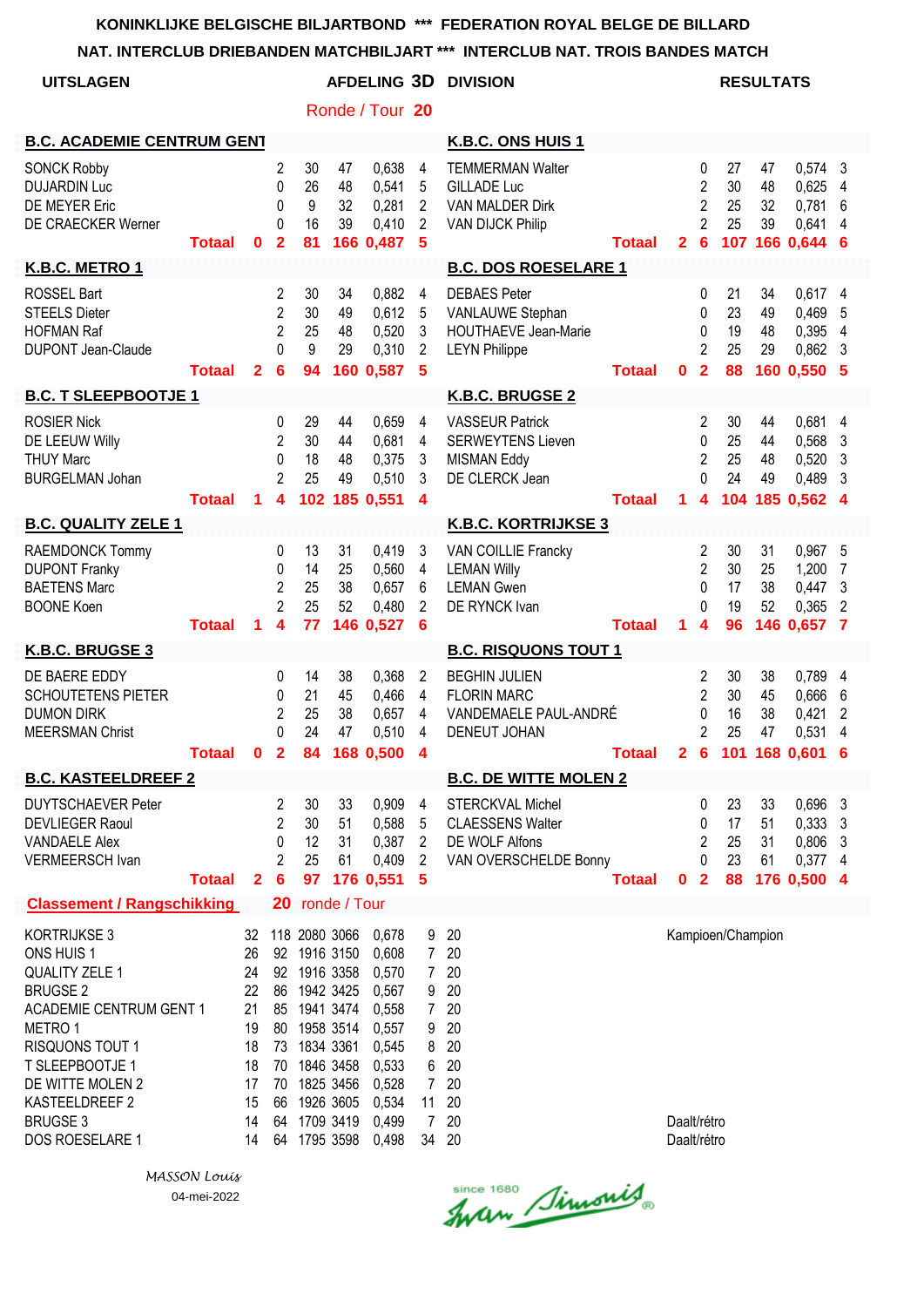**NAT. INTERCLUB DRIEBANDEN MATCHBILJART \*\*\* INTERCLUB NAT. TROIS BANDES MATCH**

| <b>UITSLAGEN</b>                                                                                                     |                |                                                              |                            |                      |                                               |                       | AFDELING 4A DIVISION                                                                             |               |                |                                                         |                                        | <b>RESULTATS</b>     |                                                         |                                        |
|----------------------------------------------------------------------------------------------------------------------|----------------|--------------------------------------------------------------|----------------------------|----------------------|-----------------------------------------------|-----------------------|--------------------------------------------------------------------------------------------------|---------------|----------------|---------------------------------------------------------|----------------------------------------|----------------------|---------------------------------------------------------|----------------------------------------|
|                                                                                                                      |                |                                                              |                            |                      | Ronde / Tour 20                               |                       |                                                                                                  |               |                |                                                         |                                        |                      |                                                         |                                        |
| <b>BILLIARD PROMOTION TEAM 2</b>                                                                                     |                |                                                              |                            |                      |                                               |                       | <b>B.C. LUGO 3</b>                                                                               |               |                |                                                         |                                        |                      |                                                         |                                        |
| <b>SCHEURWEGHS DAVE</b><br><b>VERVLIET ERIK</b><br><b>GOOSSENS WALTER</b><br><b>HENDRICKX FRANS</b><br><b>Totaal</b> | $\overline{2}$ | 2<br>$\overline{2}$<br>$\overline{2}$<br>$\overline{2}$<br>8 | 25<br>25<br>20<br>20<br>90 | 27<br>34<br>26<br>42 | 0,925<br>0,735<br>0,769<br>0,476<br>129 0,697 | 4<br>6<br>4<br>4<br>6 | <b>SCHOETERS WILLY</b><br>VAN RIEL KOEN<br>VAN MECHELEN ARNOLD<br><b>BUELENS JAN</b>             | <b>Totaal</b> | $\mathbf 0$    | 0<br>$\Omega$<br>0<br>0<br>$\bf{0}$                     | 11<br>9<br>6<br>18<br>44               | 27<br>34<br>26<br>42 | $0,407$ 2<br>0,264<br>0,230<br>0,428<br>129 0,341 2     | -1<br>$\overline{2}$<br>$\overline{2}$ |
| <b>K.B.C. BILJARTVRIENDEN Tu 4</b>                                                                                   |                |                                                              |                            |                      |                                               |                       | <b>B.C. DE COECK 1</b>                                                                           |               |                |                                                         |                                        |                      |                                                         |                                        |
| VAN DYCK LUC<br>SMOLDERS AD<br><b>CROLS HUGO</b><br>VAN LITSENBORG DANNY<br><b>Totaal</b>                            | $\mathbf{0}$   | $\Omega$<br>$\Omega$<br>$\Omega$<br>U<br>$\mathbf{0}$        | 14<br>15<br>15<br>8<br>52  | 41<br>38<br>56<br>41 | 0,341<br>0,394<br>0,267<br>0.195<br>176 0,295 | 3<br>2<br>3<br>2<br>3 | <b>BAEYENS ALFONS</b><br><b>COECKELBERGS NINO</b><br>VAN MECHELEN RENÉ<br><b>LEEMANS IVO</b>     | Totaal        | 28             | 2<br>$\overline{2}$<br>$\overline{2}$<br>$\mathfrak{p}$ | 25<br>25<br>20<br>20<br>90             | 41<br>38<br>56<br>41 | 0,609<br>0,657<br>$0.357$ 2<br>$0,487$ 2<br>176 0.511 4 | $\overline{2}$<br>4                    |
| <b>B.C. BILJART-WORLD 7</b>                                                                                          |                |                                                              |                            |                      |                                               |                       | K.B.C. DE GOEIE QUEUE 3                                                                          |               |                |                                                         |                                        |                      |                                                         |                                        |
| VAN ROOSBROECK BJORN<br><b>VERMEESCH LUC</b><br><b>HEYLEN MARC</b><br><b>OLBRECHTS SVEND</b>                         |                | 2<br>$\overline{2}$<br>$\overline{2}$<br>$\overline{2}$      | 25<br>25<br>20<br>20       | 37<br>62<br>46<br>45 | 0,675<br>0,403<br>0,434<br>0,444              | 3<br>3<br>4<br>3      | <b>VANHOUT ALDO</b><br>PROOST EDDY<br>VAN CUYCK ALFONS<br>VANHOUT DINO                           |               |                | 0<br>0<br>$\Omega$<br>$\Omega$                          | 12<br>16<br>19<br>11                   | 37<br>62<br>46<br>45 | $0,324$ 3<br>0,258<br>0,413<br>0,244                    | $\overline{2}$<br>- 8<br>- 5           |
| <b>Totaal</b>                                                                                                        | $\overline{2}$ | 8                                                            | 90                         |                      | 190 0,473                                     | $\boldsymbol{4}$      |                                                                                                  | <b>Totaal</b> | 0 <sub>0</sub> |                                                         | 58                                     |                      | 190 0.305 8                                             |                                        |
| <b>B.C. MISTER 100 - Lier 7</b>                                                                                      |                |                                                              |                            |                      |                                               |                       | <b>DRIEB. CLUB DE LEUG 6</b>                                                                     |               |                |                                                         |                                        |                      |                                                         |                                        |
| <b>TRUYTS Peter</b><br>VAN DER MEIREN Ludo<br>VAN HOOL Marc<br><b>AYDIN Alper</b><br><b>Totaal</b>                   | $\mathbf{2}$   | 2<br>$\overline{2}$<br>$\overline{2}$<br>$\overline{2}$<br>8 | 25<br>25<br>20<br>20<br>90 | 46<br>60<br>42<br>30 | 0,543<br>0,416<br>0,476<br>0,666<br>178 0,505 | 6<br>4<br>3<br>3<br>6 | <b>KERREMANS Jyrki</b><br><b>KERREMANS Roland</b><br><b>TÜRKBEN Murat</b><br><b>VERELST Paul</b> | <b>Totaal</b> | $\mathbf{0}$   | 0<br>$\Omega$<br>0<br>$\Omega$<br>$\mathbf 0$           | 16<br>16<br>12<br>$\overline{7}$<br>51 | 46<br>60<br>42<br>30 | $0,347$ 3<br>$0,266$ 2<br>0,285<br>0,233<br>178 0,286 3 | $\overline{1}$<br>$\overline{2}$       |
| <b>B.C. DE PLOEG 4</b>                                                                                               |                |                                                              |                            |                      |                                               |                       | <b>B.C. BILJART EXPRESS 4</b>                                                                    |               |                |                                                         |                                        |                      | <b>Verkeerde Opstelling</b>                             |                                        |
| <b>DAEMS JAN</b><br><b>JANSSENS KURT</b><br><b>FOURGNY Ronny</b><br><b>DILLEN GUIDO</b>                              |                | 2<br>$\overline{2}$<br>$\overline{2}$<br>$\overline{2}$      | 22<br>22<br>20<br>20       | 51<br>25<br>58<br>36 | 0,431<br>0,880<br>0,344<br>0,555              | 4<br>4<br>2<br>4      | <b>TEMEL CANER</b><br><b>SCHAERLAEKEN KAREL</b><br>VAN DER FLAAS GUSTAAF<br><b>ROOMS MARC</b>    |               |                | 0<br>$\Omega$<br>$\Omega$<br>$\Omega$                   | 25<br>25<br>13<br>10                   | 51<br>25<br>58<br>36 | 0,490 4<br>1,000 5<br>0,224<br>0,277                    | 3<br>$\overline{2}$                    |
| <b>Totaal</b><br><b>T.B.A. BILJARTPALACE 4</b>                                                                       | $\mathbf{2}$   | 8                                                            | 84                         |                      | 170 0.494                                     | 4                     | VRIJ 0                                                                                           | <b>Totaal</b> | $\mathbf{0}$   | $\mathbf 0$                                             | 73                                     |                      | 170 0.429                                               | 5                                      |

| <b>Totaal</b>                     |    |     |                 |   |       |                |    | Totaal |
|-----------------------------------|----|-----|-----------------|---|-------|----------------|----|--------|
| <b>Classement / Rangschikking</b> |    |     | 20 ronde / Tour |   |       |                |    |        |
| <b>PROMOTION TEAM 2</b>           | 36 | 127 | 1650 2639       |   | 0,625 | 7              | 19 |        |
| <b>BILJARTPALACE 4</b>            | 30 |     | 109 1544 2850   |   | 0.541 | $\overline{7}$ | 18 |        |
| DE COECK 1                        | 28 |     | 103 1472 2810   |   | 0.523 | 7              | 18 |        |
| MISTER 100 - Lier 7               | 22 | 89  | 1519 3288       |   | 0.461 | 6              | 19 |        |
| <b>BILJART EXPRESS 4</b>          | 20 | 75  | 1436 2829       |   | 0.507 | 6              | 18 |        |
| BILJART-WORLD 7                   | 14 | 60  | 1310 3029       |   | 0.432 | 6              | 18 |        |
| DRIEB. CLUB DE LEUG 6             | 13 | 56  | 1304 3136       |   | 0.415 | 8              | 18 |        |
| BILJARTVRIENDEN Tu 4              | 13 | 50  | 1290 3235       |   | 0,398 | 6              | 18 |        |
| DE PLOEG 4                        | 12 | 62  | 1350 3200       |   | 0,421 | 5              | 18 |        |
| DE GOEIE QUEUE 3                  |    | 35  | 1122 3194       |   | 0.351 | 8              | 18 |        |
| LUGO <sub>3</sub>                 | 5  | 34  | 1150 3366       |   | 0,341 | 6              | 18 |        |
| VRIJ 0                            | 0  | 0   | 0               | 0 | 0.000 | 0              | 0  |        |

*MASSON Louis* 04-mei-2022 Since 1680 Simonis

PROMOTION TEAM 2 36 127 1650 2639 0,625 7 19 Kampioen/Champion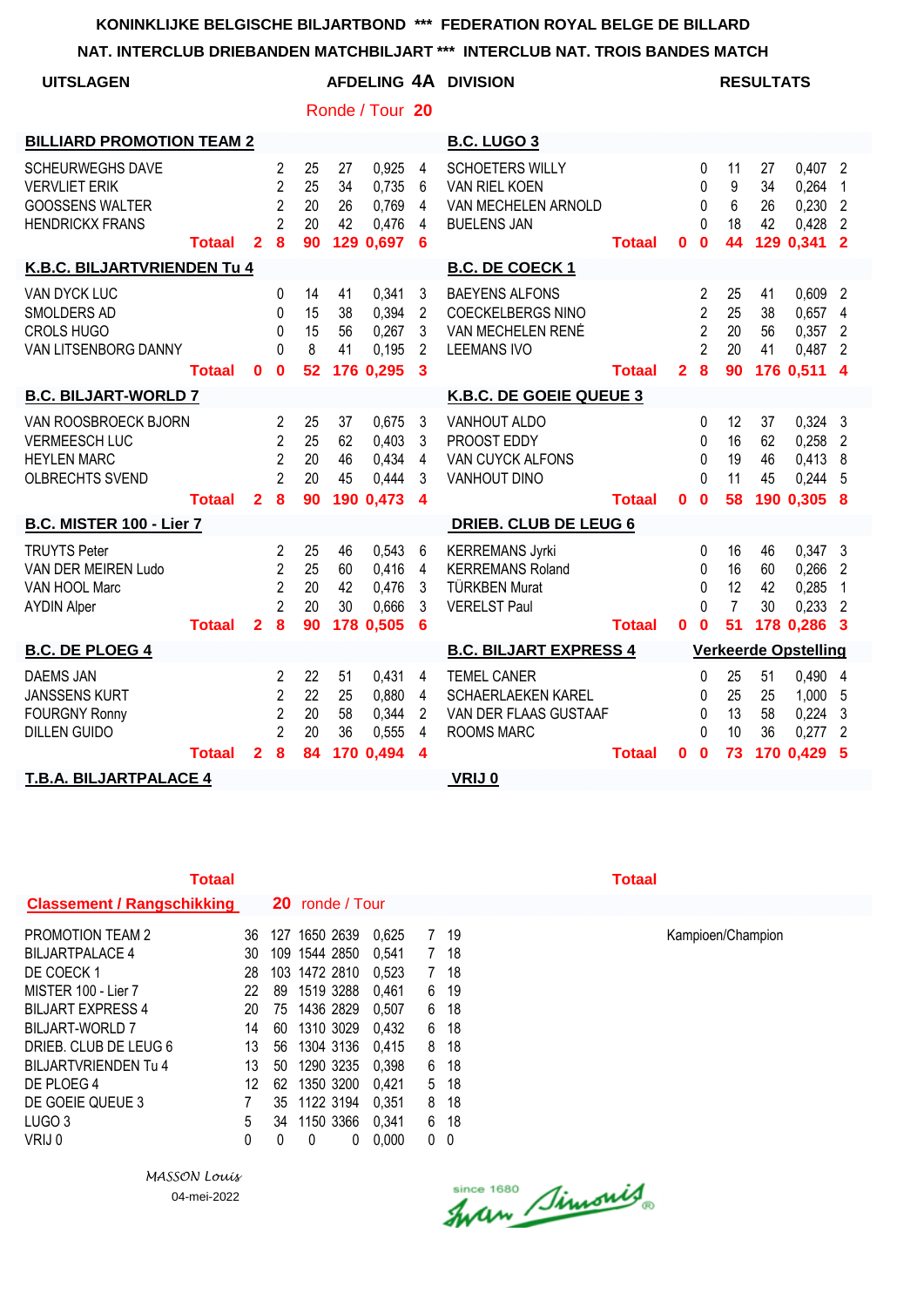**NAT. INTERCLUB DRIEBANDEN MATCHBILJART \*\*\* INTERCLUB NAT. TROIS BANDES MATCH**

|                                                                                                                                                                                                                                   |               |                                                                    |                                                              |                            |                                                                                                                                                                  | טשוטו וט ואואו זושטאומט                                                                                  |                                                                                                                        | . ו חוו טטביט                                                                                    |                           |                |                                                                                             |                                        |                      |                                                         |                                                                           |
|-----------------------------------------------------------------------------------------------------------------------------------------------------------------------------------------------------------------------------------|---------------|--------------------------------------------------------------------|--------------------------------------------------------------|----------------------------|------------------------------------------------------------------------------------------------------------------------------------------------------------------|----------------------------------------------------------------------------------------------------------|------------------------------------------------------------------------------------------------------------------------|--------------------------------------------------------------------------------------------------|---------------------------|----------------|---------------------------------------------------------------------------------------------|----------------------------------------|----------------------|---------------------------------------------------------|---------------------------------------------------------------------------|
| <b>UITSLAGEN</b>                                                                                                                                                                                                                  |               |                                                                    |                                                              |                            |                                                                                                                                                                  |                                                                                                          |                                                                                                                        | AFDELING 4B DIVISION                                                                             |                           |                |                                                                                             |                                        | <b>RESULTATS</b>     |                                                         |                                                                           |
|                                                                                                                                                                                                                                   |               |                                                                    |                                                              |                            |                                                                                                                                                                  | Ronde / Tour 20                                                                                          |                                                                                                                        |                                                                                                  |                           |                |                                                                                             |                                        |                      |                                                         |                                                                           |
| <b>B.C. DE COECK 3</b>                                                                                                                                                                                                            |               |                                                                    |                                                              |                            |                                                                                                                                                                  |                                                                                                          |                                                                                                                        | <b>T.B.A. BILJARTPALACE 5</b>                                                                    |                           |                |                                                                                             |                                        |                      |                                                         |                                                                           |
| VAN ROOIJ Arnoud<br><b>JANSENS Remi</b><br><b>JANSENS Willy</b><br><b>KOKS Piet</b>                                                                                                                                               | <b>Totaal</b> | $\mathbf{2}$                                                       | 2<br>$\overline{2}$<br>$\overline{2}$<br>$\overline{2}$<br>8 | 25<br>25<br>20<br>20<br>90 | 43<br>50<br>41<br>47                                                                                                                                             | 0,581<br>0,500<br>0,487<br>0,425<br>181 0,497                                                            | 5<br>4<br>3<br>2<br>5                                                                                                  | <b>ADRIAENSEN Karel</b><br>VAN HOYE Ronan<br><b>DIERICKX Jozef</b><br><b>EVERS Luc</b>           | <b>Totaal</b>             | 0              | 0<br>$\mathbf{0}$<br>0<br>$\Omega$<br>$\mathbf 0$                                           | 13<br>14<br>$\overline{7}$<br>17<br>51 | 43<br>50<br>41<br>47 | 0,302<br>0,280<br>0,170<br>0,361<br>181 0.281           | $\overline{2}$<br>2<br>$\overline{2}$<br>$\overline{2}$<br>$\overline{2}$ |
| <b>B.C. DE PLOEG 5</b>                                                                                                                                                                                                            |               |                                                                    |                                                              |                            |                                                                                                                                                                  |                                                                                                          |                                                                                                                        | <b>B.C. OP DE MEIR 8</b>                                                                         |                           |                |                                                                                             |                                        |                      |                                                         |                                                                           |
| <b>KERKHOFS MARK</b><br><b>VEECKMANS KARL</b><br>VAN DE WALLE WALTER<br>VAN HECKE LEO                                                                                                                                             | <b>Totaal</b> | $\mathbf 0$                                                        | 0<br>0<br>0<br>0<br>$\bf{0}$                                 | 24<br>21<br>11<br>13<br>69 | 37<br>46<br>34<br>50                                                                                                                                             | 0,648<br>0,456<br>0,323<br>0,260<br>167 0,413                                                            | $\overline{4}$<br>3<br>$\overline{2}$<br>$\overline{2}$<br>$\overline{\mathbf{4}}$                                     | <b>LENAERTS PAUL</b><br><b>VERHAEGEN Constant</b><br><b>LANGMANS François</b><br><b>FAES IVO</b> | <b>Totaal</b>             | $\overline{2}$ | $\overline{c}$<br>$\overline{2}$<br>$\overline{2}$<br>$\overline{2}$<br>8                   | 25<br>25<br>20<br>20<br>90             | 37<br>46<br>34<br>50 | 0,675 4<br>0,543<br>0,588<br>0,400<br>167 0.538 4       | 4<br>3<br>3                                                               |
| <b>B.C. DE DEKEN 4</b>                                                                                                                                                                                                            |               |                                                                    |                                                              |                            |                                                                                                                                                                  |                                                                                                          |                                                                                                                        | <b>B.C. DE COECK 2</b>                                                                           |                           |                |                                                                                             |                                        |                      |                                                         |                                                                           |
| VAN GAVERE ERWIN<br><b>OVERHEYDEN RONALD</b><br>SINNAEVE CHRIS<br><b>BEUTELS PATRICK</b>                                                                                                                                          | <b>Totaal</b> | 1                                                                  | 2<br>0<br>2<br>0<br>4                                        | 25<br>18<br>20<br>16<br>79 | 49<br>46<br>58<br>32                                                                                                                                             | 0,510<br>0,391<br>0,344<br>0,500<br>185 0,427                                                            | 3<br>3<br>2<br>3<br>3                                                                                                  | VAN DEUREN JAN<br><b>VERBEEK MARC</b><br><b>VERCAIGNE EDWARD</b><br>STESSENS GEERT               | <b>Totaal</b>             | 1.             | $\mathbf{0}$<br>$\overline{2}$<br>$\mathbf{0}$<br>$\mathfrak{p}$<br>$\overline{\mathbf{4}}$ | 19<br>25<br>19<br>20<br>83             | 49<br>46<br>58<br>32 | $0,387$ 3<br>0,543<br>$0,327$ 3<br>0,625<br>185 0.448 3 | 3<br>3                                                                    |
| <b>B.C. BILJART-WORLD 6</b>                                                                                                                                                                                                       |               |                                                                    |                                                              |                            |                                                                                                                                                                  |                                                                                                          |                                                                                                                        | <b>B.C. MEERLESE 2</b>                                                                           |                           |                |                                                                                             |                                        |                      |                                                         |                                                                           |
| VAN DEN BROECK DANIEL<br><b>WEYMANS RENE</b><br><b>BISSCHOPS BEN</b><br><b>ROOSEMONT BERT</b>                                                                                                                                     | Totaal        | $\mathbf{0}$                                                       | 2<br>$\Omega$<br>0<br>0<br>$\overline{2}$                    | 25<br>11<br>13<br>16<br>65 | 36<br>38<br>31<br>34                                                                                                                                             | 0,694<br>0,289<br>0,419<br>0,470<br>139 0,467                                                            | 3<br>2<br>2<br>3<br>$\mathbf{3}$                                                                                       | VAN OOSTERHOUT JAN<br><b>KRIJNEN ANJO</b><br><b>VANDERHENST GUY</b><br><b>MACHIELSE TILO</b>     | <b>Totaal</b>             | $\overline{2}$ | 0<br>$\overline{2}$<br>$\overline{2}$<br>$\overline{2}$<br>$6\phantom{a}$                   | 23<br>25<br>20<br>20<br>88             | 36<br>38<br>31<br>34 | 0,638<br>0,657<br>0,645<br>0,588<br>139 0,633 4         | 3<br>4<br>4<br>3                                                          |
| K.B.C. DE GOEIE QUEUE 2                                                                                                                                                                                                           |               |                                                                    |                                                              |                            |                                                                                                                                                                  |                                                                                                          |                                                                                                                        | <b>B.C. DE NOORDERKEMPEN 1</b>                                                                   |                           |                |                                                                                             |                                        |                      |                                                         |                                                                           |
| <b>MENS ALBERT</b><br><b>BOLLANSEE EDDY</b><br>DE BAL MICHEL<br><b>DAEMEN FRANK</b>                                                                                                                                               | Totaal 2 6    |                                                                    | 0<br>$\overline{2}$<br>$\overline{2}$<br>$\overline{2}$      | 7<br>25<br>20<br>20        | 46<br>50<br>66<br>46                                                                                                                                             | 0,152<br>0,500<br>0,303<br>0,434<br>72 208 0,346 6                                                       | $\overline{2}$<br>$6\phantom{1}6$<br>2<br>3                                                                            | <b>MATHYSEN WESLEY</b><br><b>BASTIAENS GEERT</b><br>DE LAET MARC<br><b>STOOP MARC</b>            | Totaal 0 2 61 208 0,293 3 |                | $\overline{2}$<br>$\Omega$<br>$\mathbf{0}$<br>0                                             | 25<br>11<br>13<br>12                   | 46<br>50<br>66<br>46 | 0,543<br>0,220<br>0,196<br>0,260                        | $\overline{\mathbf{3}}$<br>3<br>$\overline{2}$<br>$\overline{2}$          |
| <b>B.C. K.O.T - MEER 2</b>                                                                                                                                                                                                        |               |                                                                    |                                                              |                            |                                                                                                                                                                  |                                                                                                          |                                                                                                                        | <b>K.B.C. BILJARTVRIENDEN Tu 2</b>                                                               |                           |                |                                                                                             |                                        |                      |                                                         |                                                                           |
| <b>HERREWEGHE VICTOR</b><br><b>VERMEIREN FRANS</b><br>VAN DE POEL MARC<br><b>HUIJBREGTS ANDRE</b>                                                                                                                                 | <b>Totaal</b> | $\mathbf{2}$                                                       | 2<br>1<br>0<br>2<br>$\overline{\mathbf{5}}$                  | 25<br>25<br>12<br>20<br>82 | 24<br>50<br>38<br>59                                                                                                                                             | 1,041<br>0,500<br>0,315<br>0,338<br>171 0,479                                                            | 4<br>2<br>$\overline{2}$<br>$\overline{2}$<br>$\overline{4}$                                                           | <b>VERKURINGEN LUC</b><br>PROOST LUC<br>GIJS JOZEF<br>VAN DEN BROECK ALFONS                      | <b>Totaal</b>             | $\mathbf 0$    | 0<br>1<br>$\overline{2}$<br>0<br>$\mathbf{3}$                                               | 11<br>25<br>20<br>12<br>68             | 24<br>50<br>38<br>59 | $0,458$ 3<br>0,500<br>0,526<br>0,203<br>171 0,397 4     | 4<br>3<br>2                                                               |
| <b>Classement / Rangschikking</b>                                                                                                                                                                                                 |               |                                                                    | 20                                                           |                            | ronde / Tour                                                                                                                                                     |                                                                                                          |                                                                                                                        |                                                                                                  |                           |                |                                                                                             |                                        |                      |                                                         |                                                                           |
| MEERLESE 2<br>DE GOEIE QUEUE 2<br>K.O.T - MEER 2<br>DE COECK 2<br>OP DE MEIR 8<br>DE DEKEN 4<br>DE NOORDERKEMPEN 1<br>DE PLOEG 5<br><b>BILJARTVRIENDEN Tu 2</b><br><b>BILJART-WORLD 6</b><br><b>BILJARTPALACE 5</b><br>DE COECK 3 |               | 36<br>30<br>26<br>23<br>21<br>20<br>19<br>18<br>17<br>13<br>9<br>8 | 91<br>84<br>86<br>81<br>74<br>71<br>72<br>64<br>52<br>56     |                            | 122 1700 2714<br>107 1647 3258<br>1572 3229<br>1549 3387<br>1552 3476<br>1533 3315<br>1535 3396<br>1500 3235<br>1497 3334<br>1464 3310<br>1289 3445<br>1408 3365 | 0,626<br>0,505<br>0,486<br>0,457<br>0,446<br>0,462<br>0,452<br>0,463<br>0,449<br>0,442<br>0,374<br>0,418 | 7<br>6<br>6<br>$7^{\circ}$<br>7 <sup>1</sup><br>7 <sup>1</sup><br>$\overline{7}$<br>$\overline{7}$<br>7<br>8<br>5<br>8 | 20<br>20<br>20<br>20<br>20<br>20<br>20<br>20<br>20<br>20<br>20<br>20                             |                           |                |                                                                                             |                                        | Kampioen/Champion    |                                                         |                                                                           |

Since 1680 Simonis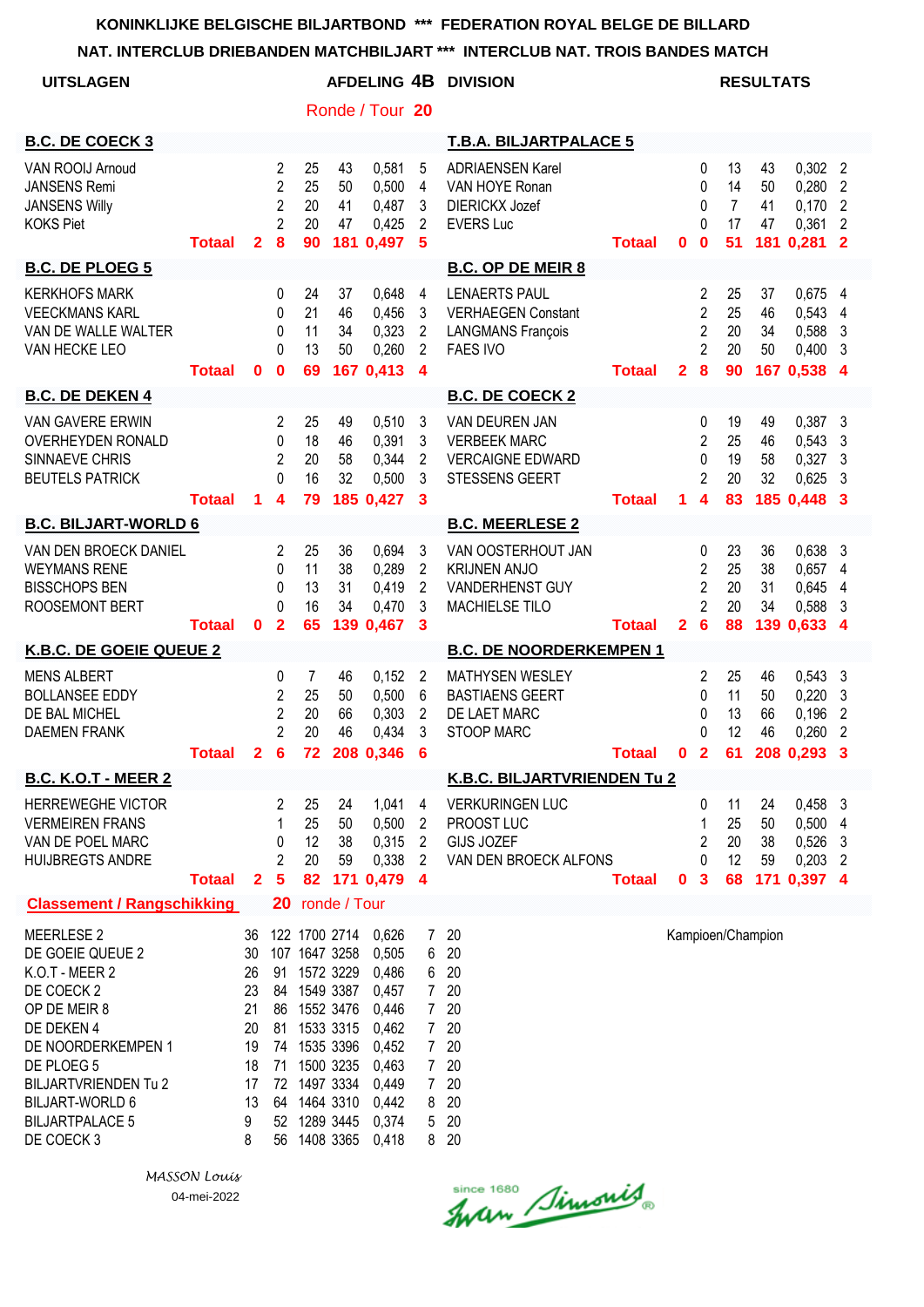#### **NAT. INTERCLUB DRIEBANDEN MATCHBILJART \*\*\* INTERCLUB NAT. TROIS BANDES MATCH**

| <b>UITSLAGEN</b>                                                                               |               |                |                                                                           |                            |                      |                                               |                                      | <b>AFDELING 4C DIVISION</b>                                                                       |               |                |                                                                              |                                  | <b>RESULTATS</b>     |                                                           |                                                    |
|------------------------------------------------------------------------------------------------|---------------|----------------|---------------------------------------------------------------------------|----------------------------|----------------------|-----------------------------------------------|--------------------------------------|---------------------------------------------------------------------------------------------------|---------------|----------------|------------------------------------------------------------------------------|----------------------------------|----------------------|-----------------------------------------------------------|----------------------------------------------------|
|                                                                                                |               |                |                                                                           |                            |                      | Ronde / Tour 20                               |                                      |                                                                                                   |               |                |                                                                              |                                  |                      |                                                           |                                                    |
| <b>B.C. T'S PLACE 2</b>                                                                        |               |                |                                                                           |                            |                      |                                               |                                      | <b>B.C. BILJART-WORLD 8</b>                                                                       |               |                |                                                                              |                                  |                      |                                                           |                                                    |
| <b>ELSKENS PIERRE</b><br><b>COPPENS SANDRO</b><br>VAN DER VORST ALAIN<br><b>LEDEGEN ERIC</b>   | <b>Totaal</b> | $\bf{0}$       | $\Omega$<br>$\Omega$<br>$\overline{2}$<br>$\Omega$<br>$\overline{2}$      | 17<br>13<br>20<br>16<br>66 | 40<br>31<br>42<br>70 | 0,425<br>0,419<br>0,476<br>0,228<br>183 0,360 | 4<br>2<br>4<br>3<br>$\boldsymbol{4}$ | <b>VROEMANS KOEN</b><br><b>VROEMANS GEERT</b><br><b>WIJNS HERMAN</b><br><b>VROEMANS FRANS</b>     | <b>Totaal</b> | $\mathbf{2}$   | 2<br>$\overline{2}$<br>$\Omega$<br>$\overline{2}$<br>6                       | 25<br>25<br>14<br>17<br>81       | 40<br>31<br>42<br>70 | $0,625$ 4<br>0,806<br>0,333<br>0,242<br>183 0,442 5       | -5<br>3<br>- 3                                     |
| <b>ST TRUIDENSE BA 2</b>                                                                       |               |                |                                                                           |                            |                      |                                               |                                      | <b>B.C. OP DE MEIR 9</b>                                                                          |               |                |                                                                              |                                  |                      |                                                           |                                                    |
| <b>GEL Ali Riza</b><br><b>HENDRICKX Marc</b><br><b>METALIDIS Lazaros</b><br>SACRE Johnny       | <b>Totaal</b> | $\bf{0}$       | $\Omega$<br>2<br>$\Omega$<br>$\Omega$<br>$\overline{2}$                   | 15<br>25<br>14<br>11<br>65 | 30<br>55<br>60<br>48 | 0,500<br>0,454<br>0,233<br>0,229<br>193 0.336 | 4<br>3<br>3<br>1<br>$\boldsymbol{4}$ | <b>VANDEVELDE Kurt</b><br>VAN CAMP Freddy<br>VAN DAEL Fred<br><b>SCHURMANN Jack</b>               | <b>Totaal</b> | $\overline{2}$ | 2<br>$\mathbf{0}$<br>$\overline{2}$<br>$\mathfrak{p}$<br>$6\phantom{1}6$     | 25<br>21<br>20<br>20<br>86       | 30<br>55<br>60<br>48 | 0,833<br>0,381<br>0,333<br>0,416<br>193 0,445             | -4<br>3<br>3<br>$\overline{2}$<br>$\boldsymbol{4}$ |
| <b>K.B.C. BILJARTVRIENDEN Tu 3</b>                                                             |               |                |                                                                           |                            |                      |                                               |                                      | <b>B.C. BILJART EXPRESS 5</b>                                                                     |               |                |                                                                              |                                  |                      |                                                           |                                                    |
| <b>VOLDERS MARIO</b><br><b>VERBEEK CYRIEL</b><br><b>NUYENS RONNY</b><br><b>WILLEMSEN PETER</b> | <b>Totaal</b> | $\mathbf{2}$   | $\overline{2}$<br>$\overline{2}$<br>$\overline{2}$<br>$\Omega$<br>6       | 25<br>25<br>20<br>12<br>82 | 48<br>33<br>29<br>44 | 0,520<br>0,757<br>0,689<br>0,272<br>154 0,532 | 3<br>3<br>4<br>3<br>$\boldsymbol{4}$ | VAN DOOREN MAURICE<br><b>CRUZ ANTONIO</b><br>ZAGERS RONY<br><b>NAGELS LUC</b>                     | <b>Totaal</b> | 0              | $\mathbf{0}$<br>$\Omega$<br>$\mathbf{0}$<br>$\overline{2}$<br>$\overline{2}$ | 22<br>8<br>15<br>20<br>65        | 48<br>33<br>29<br>44 | 0,458 4<br>$0,242$ 2<br>$0,517$ 4<br>0,454<br>154 0.422 4 | 3                                                  |
| <b>K.B.C. COURONNE Royale 3</b>                                                                |               |                |                                                                           |                            |                      |                                               |                                      | <b>B.C. AVENUE 2</b>                                                                              |               |                |                                                                              |                                  |                      |                                                           |                                                    |
| <b>CEULEMANS BENNY</b><br>VAN LAETHEM RUDI<br><b>SAEIJS ALAIN</b><br><b>DUSON Thierry</b>      | Totaal        | $\overline{2}$ | $\overline{2}$<br>$\overline{2}$<br>$\overline{2}$<br>$\overline{2}$<br>8 | 25<br>25<br>20<br>20<br>90 | 21<br>35<br>39<br>23 | 1,190<br>0,714<br>0,512<br>0,869<br>118 0,762 | 7<br>4<br>4<br>3<br>$\overline{7}$   | VAN DER SLOTEN RENÉ<br><b>GARITTE GUSTAAF</b><br>VAN DAMME PIERRE<br>VAN REMOORTERE FREDDY        | <b>Totaal</b> | $\mathbf 0$    | $\mathbf{0}$<br>$\Omega$<br>$\mathbf{0}$<br>$\Omega$<br>$\mathbf 0$          | 15<br>10<br>18<br>6<br>49        | 21<br>35<br>39<br>23 | $0,714$ 3<br>0,285<br>0,461<br>0,260<br>118 0,415 3       | $\overline{1}$<br>3<br>$\overline{2}$              |
| <b>DRIEB. CLUB DE LEUG 5</b>                                                                   |               |                |                                                                           |                            |                      |                                               |                                      | <b>B.C. HERSTALIEN 5</b>                                                                          |               |                |                                                                              |                                  |                      |                                                           |                                                    |
| <b>CLAESEN DIRK</b><br>DE CAE LUC<br><b>DILLEN FRANK</b><br>VAN DEN BRANDE CONSTANT            |               |                | 2<br>$\overline{2}$<br>$\overline{2}$<br>$\overline{2}$                   | 25<br>25<br>20<br>20       | 33<br>37<br>32<br>60 | 0,757<br>0.675<br>0.625<br>0,333              | 8<br>3<br>$\overline{2}$<br>2        | <b>DALEMANS PHILIPPE</b><br><b>GROENEN JOËL</b><br><b>GUTIERREZ LEANDRO</b><br><b>QUERCI RAUL</b> |               |                | $\Omega$<br>$\mathbf{0}$<br>$\mathbf{0}$<br>$\Omega$                         | $\overline{7}$<br>10<br>19<br>18 | 33<br>37<br>32<br>60 | $0,212$ 2<br>0,270<br>0,593<br>0,300                      | 3<br>5<br>$\overline{2}$                           |
| VRIJ 5                                                                                         | <b>Totaal</b> | $\mathbf{2}$   | 8                                                                         | 90                         |                      | 162 0,555                                     | 8                                    | <b>K.B.A. SINT NIKLASE 3</b>                                                                      | Totaal        | 0              | $\bf{0}$                                                                     | 54                               |                      | 162 0.333                                                 | 5                                                  |

| Totaal                            |    |    |                        |            |                |    | Totaal |
|-----------------------------------|----|----|------------------------|------------|----------------|----|--------|
| <b>Classement / Rangschikking</b> |    |    | <b>20</b> ronde / Tour |            |                |    |        |
| OP DE MEIR 9                      | 31 |    | 103 1518 2842          | 0.534      | 7              | 18 |        |
| <b>COURONNE Royale 3</b>          | 28 |    | 102 1479 2523          | 0.586      | 9              | 18 |        |
| AVENUE 2                          | 24 | 89 | 1436 3160              | 0.454      | 8              | 19 |        |
| DRIEB. CLUB DE LEUG 5             | 23 | 84 | 1394 2931              | 0.475      | 8              | 18 |        |
| BILJARTVRIENDEN Tu 3              | 22 | 84 | 1506 3126              | 0.481      | $\overline{7}$ | 19 |        |
| BILJART-WORLD 8                   | 20 | 79 | 1393 2957              | 0.471      | 6              | 18 |        |
| <b>BILJART EXPRESS 5</b>          | 20 | 76 | 1373 2943              | 0.466      | 7              | 18 |        |
| <b>HERSTALIEN 5</b>               | 15 | 60 | 1291 2914              | 0.443      | 7              | 18 |        |
| T'S PLACE 2                       | 8  | 43 | 1226 3382              | 0.362      | 7              | 18 |        |
| ST TRUIDENSE BA 2                 | 6  | 46 | 1196 3258              | 0.367      | 7              | 18 |        |
| SINT NIKLASE 3                    | 3  | 34 | 1123 3230              | 0,347      | 7              | 18 |        |
| VRIJ 5                            | 0  | 0  | 0                      | 0.000<br>0 | 0              | 0  |        |

*MASSON Louis* 04-mei-2022

OP DE MEIR 9 31 103 1518 2842 0,534 7 18 Kampioen/Champion

Since 1680 Simonis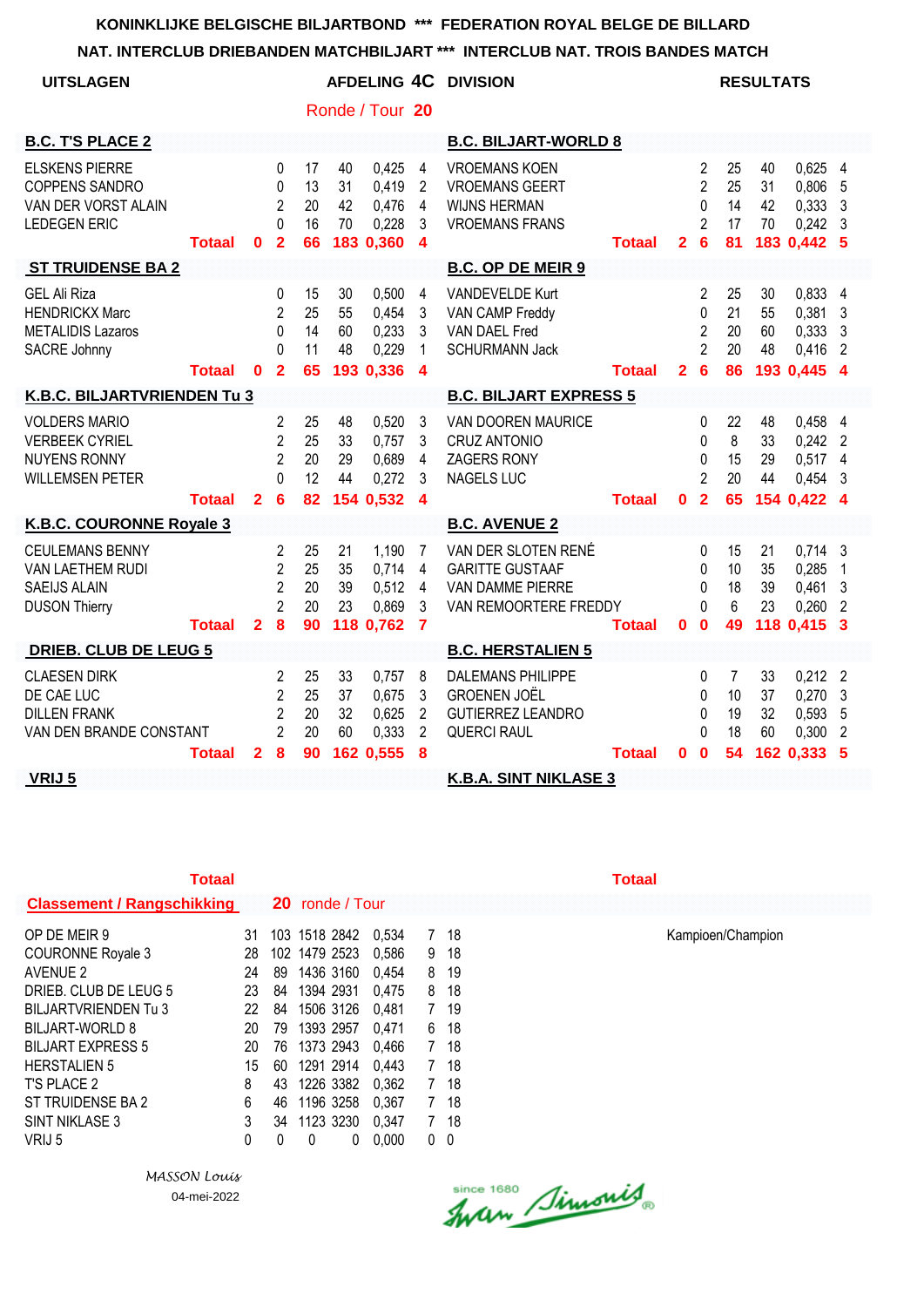# **NAT. INTERCLUB DRIEBANDEN MATCHBILJART \*\*\* INTERCLUB NAT. TROIS BANDES MATCH**

| NAT. INTERCLUB DRIEBANDEN MATCHBILJART<br>$***$<br><b>INTERCLUB NAT. TROIS BANDES MATCH</b>                                                                                                                                     |               |                                                                     |                                                              |                                        |                                                                                                                                                                                                  |                                                                                                          |                                                                                    |                                                                                                  |               |                |                                                              |                            |                             |                                                     |                                          |
|---------------------------------------------------------------------------------------------------------------------------------------------------------------------------------------------------------------------------------|---------------|---------------------------------------------------------------------|--------------------------------------------------------------|----------------------------------------|--------------------------------------------------------------------------------------------------------------------------------------------------------------------------------------------------|----------------------------------------------------------------------------------------------------------|------------------------------------------------------------------------------------|--------------------------------------------------------------------------------------------------|---------------|----------------|--------------------------------------------------------------|----------------------------|-----------------------------|-----------------------------------------------------|------------------------------------------|
| <b>UITSLAGEN</b>                                                                                                                                                                                                                |               |                                                                     |                                                              |                                        |                                                                                                                                                                                                  | <b>AFDELING 4D</b>                                                                                       |                                                                                    | <b>DIVISION</b>                                                                                  |               |                |                                                              |                            | <b>RESULTATS</b>            |                                                     |                                          |
|                                                                                                                                                                                                                                 |               |                                                                     |                                                              |                                        |                                                                                                                                                                                                  | Ronde / Tour 20                                                                                          |                                                                                    |                                                                                                  |               |                |                                                              |                            |                             |                                                     |                                          |
| <b>B.C. T SLEEPBOOTJE 3</b>                                                                                                                                                                                                     |               |                                                                     |                                                              |                                        |                                                                                                                                                                                                  |                                                                                                          |                                                                                    | <b>B.C. NIVELLOIS 1</b>                                                                          |               |                |                                                              |                            |                             |                                                     |                                          |
| PAUWELS Paul<br><b>ROSIER Peter</b><br><b>NOPPE Robert</b><br><b>JANSSENS Dirk</b>                                                                                                                                              | <b>Totaal</b> | $\mathbf{0}$                                                        | 0<br>0<br>0<br>$\overline{2}$<br>$\overline{2}$              | 23<br>16<br>19<br>20<br>78             | 53<br>58<br>61<br>67                                                                                                                                                                             | 0,433<br>0,275<br>0,311<br>0,298<br>239 0,326                                                            | $\overline{2}$<br>3<br>$\overline{2}$<br>3<br>$\mathbf{3}$                         | <b>FURST Guy</b><br><b>BOULANGER Jean-Claude</b><br><b>DEREDE Patrick</b><br><b>OZTURK Hakan</b> | <b>Totaal</b> | $\overline{2}$ | 2<br>$\overline{2}$<br>$\overline{2}$<br>$\Omega$<br>6       | 25<br>25<br>20<br>18<br>88 | 53<br>58<br>61<br>67        | 0,471<br>0,431<br>0,327<br>0,268<br>239 0,368 3     | $\overline{2}$<br>3<br>$\mathbf{3}$<br>2 |
| K.B.C. GILDE HOGER OP 3                                                                                                                                                                                                         |               |                                                                     |                                                              |                                        |                                                                                                                                                                                                  |                                                                                                          |                                                                                    | <b>K.B.A. SINT NIKLASE 2</b>                                                                     |               |                |                                                              |                            |                             |                                                     |                                          |
| vercaemere jaak<br><b>VION Mark</b><br><b>CARDOEN Kurt</b><br><b>VANKEIRSBULCK Alex</b>                                                                                                                                         | <b>Totaal</b> | 0                                                                   | 0<br>0<br>0<br>0<br>$\bf{0}$                                 | 10<br>15<br>11<br>$\overline{7}$<br>43 | 28<br>44<br>34<br>48                                                                                                                                                                             | 0,357<br>0,340<br>0,323<br>0,145<br>154 0,279                                                            | 3<br>3<br>4<br>2<br>$\boldsymbol{4}$                                               | <b>MAES Rudy</b><br><b>VERHOFSTADT Eddy</b><br><b>D'HAENS Peter</b><br><b>HEERWEGH Robert</b>    | <b>Totaal</b> | $\overline{2}$ | 2<br>$\overline{2}$<br>$\overline{2}$<br>$\overline{2}$<br>8 | 25<br>25<br>20<br>20<br>90 | 28<br>44<br>34<br>48        | 0,892<br>0,568<br>0,588<br>0,416<br>154 0,584       | $\mathbf{3}$<br>3<br>3<br>5<br>5         |
| <b>OOSTENDSE B.A. 2</b>                                                                                                                                                                                                         |               |                                                                     |                                                              |                                        |                                                                                                                                                                                                  |                                                                                                          |                                                                                    | <b>B.C. T SLEEPBOOTJE 2</b>                                                                      |               |                |                                                              |                            |                             |                                                     |                                          |
| PLOVIE HERBERT<br><b>DETRENOYE Christian</b><br>VAN BOGAERT MARC<br>VAN WESEMAEL WALTER                                                                                                                                         | <b>Totaal</b> | $\overline{2}$                                                      | $\overline{c}$<br>$\overline{2}$<br>$\overline{2}$<br>0<br>6 | 25<br>25<br>20<br>14<br>84             | 50<br>58<br>60<br>61<br>229                                                                                                                                                                      | 0,500<br>0,431<br>0,333<br>0,229<br>0,366                                                                | 3<br>3<br>$\overline{2}$<br>$\overline{2}$<br>$\overline{\mathbf{3}}$              | VAN GELDER KEVIN<br><b>BOERJAN PIERRE</b><br><b>WOUTERS MARC</b><br>DE WITTE FRANKY              | <b>Totaal</b> | 0              | 0<br>0<br>0<br>$\overline{2}$<br>$\overline{2}$              | 22<br>20<br>18<br>20<br>80 | 50<br>58<br>60<br>61<br>229 | 0,440<br>0,344<br>0,300<br>0,327<br>0,349           | 4<br>3<br>4<br>3<br>4                    |
| K.B.C. METRO 3                                                                                                                                                                                                                  |               |                                                                     |                                                              |                                        |                                                                                                                                                                                                  |                                                                                                          |                                                                                    | <b>B.C. DE WITTE MOLEN 3</b>                                                                     |               |                |                                                              |                            |                             |                                                     |                                          |
| <b>VERSNOYEN François</b><br><b>LAMBOTTE Rik</b><br>DE PAUW Lucien<br><b>TEMMERMAN Eduard</b>                                                                                                                                   | <b>Totaal</b> | $\mathbf{0}$                                                        | 0<br>0<br>0<br>0<br>$\mathbf 0$                              | 12<br>16<br>5<br>11<br>44              | 26<br>44<br>27<br>31                                                                                                                                                                             | 0,461<br>0,363<br>0,185<br>0,354<br>128 0,343                                                            | 3<br>3<br>$\overline{2}$<br>3<br>3                                                 | VAN HOYLANDT Roger<br>DE COSTER Luc<br>DE SAEGER Dany<br>SIROYT Davy                             | <b>Totaal</b> | $\mathbf{2}$   | 2<br>$\overline{2}$<br>$\overline{2}$<br>$\overline{2}$<br>8 | 25<br>25<br>20<br>20<br>90 | 26<br>44<br>27<br>31        | $0,961$ 8<br>0,568<br>0,740<br>0,645<br>128 0,703 8 | 6<br>4<br>2                              |
| K.B.C. ARGOS - WESTVELD 1                                                                                                                                                                                                       |               |                                                                     |                                                              |                                        |                                                                                                                                                                                                  |                                                                                                          |                                                                                    | <b>K.B.C. EEKLOSE 3</b>                                                                          |               |                |                                                              |                            |                             |                                                     |                                          |
| <b>BAELE Edmond</b><br><b>WILLEMS Raymond</b><br><b>STRIJPENS Lucien</b><br><b>GANDOLFO Salvatore</b>                                                                                                                           | <b>Totaal</b> |                                                                     | 0<br>0<br>2<br>1<br>0 <sup>3</sup>                           | 18<br>23<br>20<br>19                   | 25<br>46<br>57<br>70                                                                                                                                                                             | 0,720<br>0,500<br>0,350<br>0,271<br>80 198 0,404 3                                                       | 3<br>3<br>2<br>$\overline{2}$                                                      | <b>WELVAERT Yves</b><br><b>CLAERHOUT Robin</b><br><b>VAN DAMME Etienne</b><br>DE LETTER Sandra   | <b>Totaal</b> | 2 <sub>5</sub> | 2<br>$\overline{2}$<br>0<br>1                                | 25<br>25<br>17<br>19       | 25<br>46<br>57<br>70        | 1,000<br>0,543<br>0,298<br>0,271<br>86 198 0,434 5  | -5<br>3<br>2<br>$\overline{2}$           |
| K.B.C. EEKLOSE 2                                                                                                                                                                                                                |               |                                                                     |                                                              |                                        |                                                                                                                                                                                                  |                                                                                                          |                                                                                    | <b>B.C. AVENUE 1</b>                                                                             |               |                |                                                              |                            |                             |                                                     |                                          |
| VAN DE VOORDE Johan<br>DE BAETS Ronny<br><b>GEVAERT Michel</b><br><b>BAUMGARTE Cees</b>                                                                                                                                         | <b>Totaal</b> | 1                                                                   | 0<br>2<br>0<br>2<br>4                                        | 23<br>25<br>8<br>20<br>76              | 26<br>31<br>36<br>32                                                                                                                                                                             | 0,884<br>0,806<br>0,222<br>0,625<br>125 0,608                                                            | 3<br>4<br>2<br>4<br>$\overline{\mathbf{4}}$                                        | <b>STOCK Kris</b><br><b>DUMEZ Frans</b><br>DE WOLF Leo<br><b>SAERENS Charles</b>                 | <b>Totaal</b> | 1.             | 2<br>0<br>2<br>0<br>$\overline{\mathbf{4}}$                  | 25<br>13<br>20<br>12<br>70 | 26<br>31<br>36<br>32        | 0,961 5<br>0,419<br>0,555<br>0,375<br>125 0,560 5   | $\overline{2}$<br>5<br>2                 |
| <b>Classement / Rangschikking</b>                                                                                                                                                                                               |               |                                                                     |                                                              |                                        | 20 ronde / Tour                                                                                                                                                                                  |                                                                                                          |                                                                                    |                                                                                                  |               |                |                                                              |                            |                             |                                                     |                                          |
| OOSTENDSE B.A. 2<br>DE WITTE MOLEN 3<br><b>AVENUE 1</b><br>EEKLOSE 3<br><b>SINT NIKLASE 2</b><br>EEKLOSE 2<br>NIVELLOIS 1<br>T SLEEPBOOTJE 3<br>T SLEEPBOOTJE 2<br>ARGOS - WESTVELD 1<br>GILDE HOGER OP 3<br>METRO <sub>3</sub> |               | 31<br>29<br>29<br>28<br>27<br>25<br>19<br>14<br>13<br>10<br>10<br>5 |                                                              |                                        | 108 1641 3508<br>110 1657 3110<br>107 1656 3291<br>98 1640 3555<br>99 1605 3459<br>100 1611 3313<br>81 1529 3826<br>56 1313 3900<br>61 1389 4006<br>55 1415 3939<br>49 1373 3846<br>36 1262 3673 | 0,467<br>0,532<br>0,503<br>0,461<br>0,464<br>0,486<br>0,399<br>0,336<br>0,346<br>0,359<br>0,356<br>0,343 | 8<br>9<br>$\overline{7}$<br>8<br>6<br>8<br>$\overline{7}$<br>8<br>6<br>6<br>6<br>5 | 20<br>20<br>20<br>20<br>20<br>20<br>20<br>20<br>20<br>20<br>20<br>20                             |               |                |                                                              |                            | Kampioen/Champion           |                                                     |                                          |

since 1680 Simonis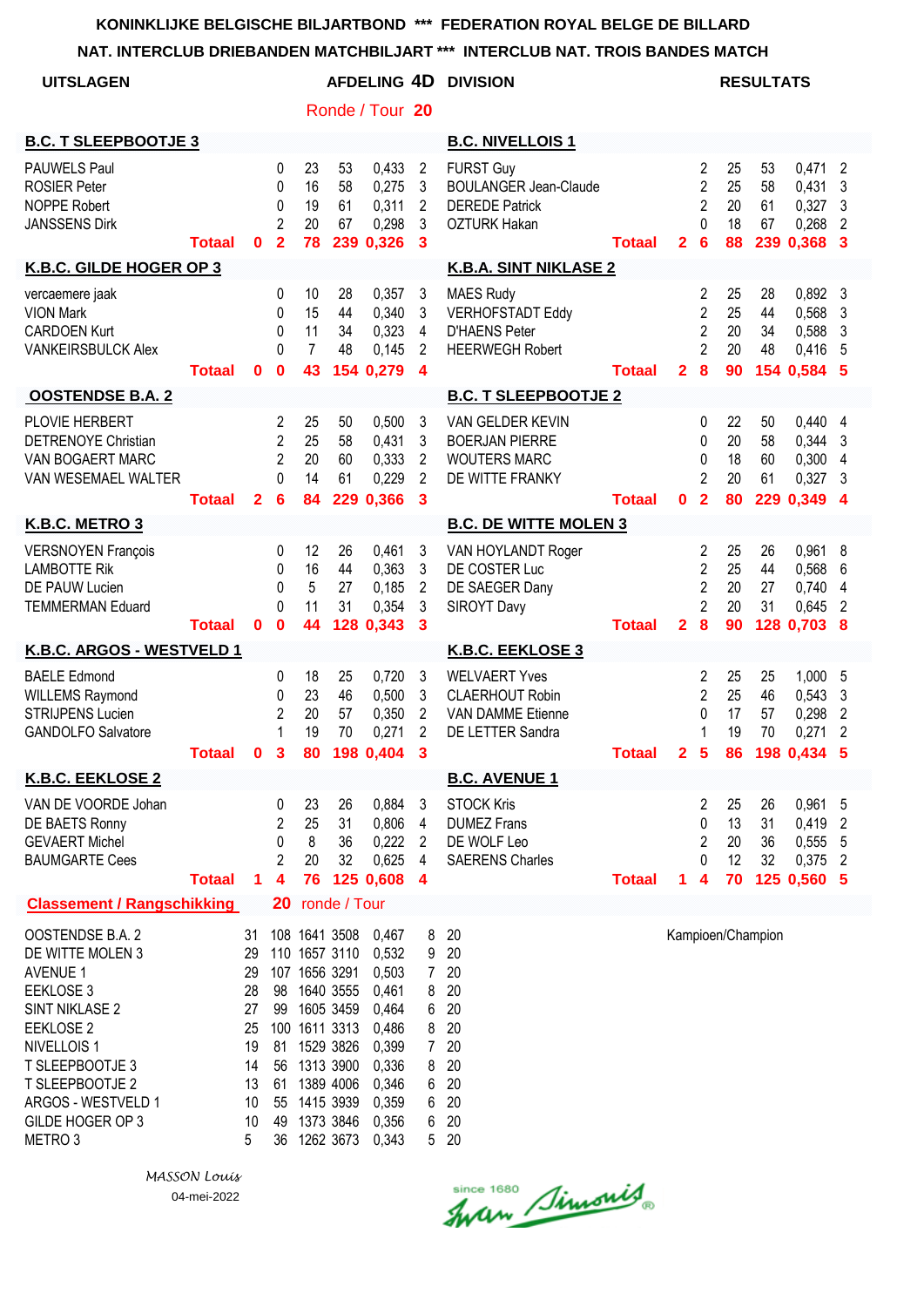**NAT. INTERCLUB DRIEBANDEN MATCHBILJART \*\*\* INTERCLUB NAT. TROIS BANDES MATCH**

| AFDELING 4E DIVISION<br><b>UITSLAGEN</b>                                                                                                                                                                                               |               |                                                                      |                                                                      |                            | <b>RESULTATS</b>                                                                                                                                         |                                                                                                          |                                                                                                 |                                                                                                  |               |              |                                                              |                            |                             |                                                               |                                            |
|----------------------------------------------------------------------------------------------------------------------------------------------------------------------------------------------------------------------------------------|---------------|----------------------------------------------------------------------|----------------------------------------------------------------------|----------------------------|----------------------------------------------------------------------------------------------------------------------------------------------------------|----------------------------------------------------------------------------------------------------------|-------------------------------------------------------------------------------------------------|--------------------------------------------------------------------------------------------------|---------------|--------------|--------------------------------------------------------------|----------------------------|-----------------------------|---------------------------------------------------------------|--------------------------------------------|
| Ronde / Tour 20                                                                                                                                                                                                                        |               |                                                                      |                                                                      |                            |                                                                                                                                                          |                                                                                                          |                                                                                                 |                                                                                                  |               |              |                                                              |                            |                             |                                                               |                                            |
| K.B.C. BRUGSE 4<br>K.B.C. ONS HUIS 2                                                                                                                                                                                                   |               |                                                                      |                                                                      |                            |                                                                                                                                                          |                                                                                                          |                                                                                                 |                                                                                                  |               |              |                                                              |                            |                             |                                                               |                                            |
| <b>GHAZAL AHMAD</b><br><b>BOECKAERT ERIC</b><br><b>BEIRENS MARC</b><br>VERCRUYSSE JOHAN                                                                                                                                                | <b>Totaal</b> | 1                                                                    | 0<br>$\overline{2}$<br>$\overline{2}$<br>$\Omega$<br>4               | 13<br>25<br>20<br>15<br>73 | 24<br>40<br>43<br>70                                                                                                                                     | 0,541<br>0,625<br>0,465<br>0,214<br>177 0,412                                                            | 3<br>$\overline{7}$<br>$\overline{4}$<br>2<br>$\overline{7}$                                    | <b>MANGELINCKX NICO</b><br><b>BRENDERS THIERRY</b><br>DE WEVER KOEN<br><b>GERSOULLE MARC</b>     | <b>Totaal</b> | 1.           | 2<br>0<br>0<br>$\overline{2}$<br>4                           | 25<br>19<br>19<br>20<br>83 | 24<br>40<br>43<br>70        | 1,041<br>0,475<br>0,441<br>0,285<br>177 0,468 4               | $\overline{4}$<br>3<br>4<br>$\overline{2}$ |
| <b>OOSTENDSE B.A. 3</b>                                                                                                                                                                                                                |               |                                                                      |                                                                      |                            |                                                                                                                                                          |                                                                                                          |                                                                                                 | <b>K.B.C. KORTRIJKSE 5</b>                                                                       |               |              |                                                              |                            |                             |                                                               |                                            |
| <b>BAERT RONY</b><br><b>THOMAS PETER</b><br><b>TRATSAERT DANIEL</b><br><b>SCHLAPA HARALD</b>                                                                                                                                           | <b>Totaal</b> | $\mathbf{2}$                                                         | 2<br>$\overline{2}$<br>$\overline{2}$<br>$\Omega$<br>6               | 25<br>25<br>20<br>14<br>84 | 43<br>56<br>29<br>41<br>169                                                                                                                              | 0,581<br>0,446<br>0,689<br>0,341<br>0,497                                                                | 5<br>3<br>3<br>2<br>5                                                                           | <b>NUYTTENS GINO</b><br><b>VANONACKER PATRICK</b><br>NICHELSON DIDIER<br>ROGIERS Jacques         | <b>Totaal</b> | 0            | 0<br>0<br>$\mathbf{0}$<br>$\overline{2}$<br>$\overline{2}$   | 14<br>18<br>18<br>20<br>70 | 43<br>56<br>29<br>41        | 0,325<br>0,321<br>0,620<br>0,487 5<br>169 0,414 6             | 6<br>$\overline{2}$<br>4                   |
| K.B.C. EEKLOSE 4                                                                                                                                                                                                                       |               |                                                                      |                                                                      |                            |                                                                                                                                                          |                                                                                                          |                                                                                                 | K.B.C. METRO 2                                                                                   |               |              |                                                              |                            |                             |                                                               |                                            |
| <b>BLOMME</b> Jean-Thierry<br>DE MEYER Rudi<br><b>MOEYKENS Biacio</b><br><b>BRUGGEMAN Franky</b>                                                                                                                                       | <b>Totaal</b> | 0                                                                    | 1<br>0<br>2<br>$\Omega$<br>$\mathbf{3}$                              | 25<br>21<br>20<br>12<br>78 | 41<br>47<br>56<br>41                                                                                                                                     | 0,609<br>0,446<br>0,357<br>0,292<br>185 0,421                                                            | 5<br>3<br>5<br>4<br>5                                                                           | <b>VANPETEGHEM Alex</b><br>DE VOS Guido<br><b>MARTENS Johan</b><br><b>BAETE Jean-Pierre</b>      | <b>Totaal</b> | $\mathbf{2}$ | 1<br>$\overline{2}$<br>0<br>2<br>5                           | 25<br>25<br>16<br>20<br>86 | 41<br>47<br>56<br>41        | 0,609<br>0,531<br>0,285<br>0,487<br>185 0,464                 | 5<br>3<br>4<br>3<br>5                      |
| <b>K.B.C. KORTRIJKSE 4</b>                                                                                                                                                                                                             |               |                                                                      |                                                                      |                            |                                                                                                                                                          |                                                                                                          |                                                                                                 | <b>B.C. QUALITY ZELE 2</b>                                                                       |               |              |                                                              |                            |                             |                                                               |                                            |
| DENOULET JOHAN<br><b>LOOSVELDT FRANK</b><br><b>VERCOUILLIE JOSÉ</b><br>MONSOREZ MICHEL                                                                                                                                                 | <b>Totaal</b> | $\mathbf{0}$                                                         | 0<br>0<br>0<br>$\overline{2}$<br>$\overline{2}$                      | 19<br>20<br>14<br>20<br>73 | 43<br>70<br>65<br>31                                                                                                                                     | 0,441<br>0,285<br>0,215<br>0.645<br>209 0,349                                                            | 2<br>$\overline{2}$<br>3<br>5<br>5                                                              | <b>BOONE LEO</b><br><b>BOCKLANDT MARTIN</b><br>DE PAEPE DIRK<br>DE RYCKE LUC                     | <b>Totaal</b> | $\mathbf{2}$ | 2<br>$\overline{2}$<br>$\overline{2}$<br>0<br>6              | 25<br>22<br>20<br>11<br>78 | 43<br>70<br>65<br>31<br>209 | 0,581<br>0,314<br>0,307<br>0,354<br>$0,373$ 4                 | 4<br>$\overline{2}$<br>3<br>2              |
| K.B.C. GILDE HOGER OP 2                                                                                                                                                                                                                |               |                                                                      |                                                                      |                            |                                                                                                                                                          |                                                                                                          |                                                                                                 | <b>B.C. DE GOUDEN SLEUTEL 2</b>                                                                  |               |              |                                                              |                            |                             |                                                               |                                            |
| <b>HOUSSIN Mario</b><br><b>DEVRIENDT Bart</b><br><b>LOUAGIE Bjorn</b><br><b>CALLAERT Alain</b>                                                                                                                                         | <b>Totaal</b> | 1                                                                    | 0<br>2<br>2<br>$\Omega$<br>4                                         | 21<br>25<br>20<br>18<br>84 | 34<br>42<br>50<br>68<br>194                                                                                                                              | 0,617<br>0,595<br>0,400<br>0,264<br>0,432                                                                | 4<br>3<br>4<br>4<br>$\boldsymbol{4}$                                                            | <b>BAETSLE Peter</b><br>DE DEYNE Firmin<br>DE PREST Alex<br>DE GOQUE Guy                         | <b>Totaal</b> | 1.           | 2<br>0<br>0<br>$\mathfrak{p}$<br>4                           | 25<br>12<br>16<br>20<br>73 | 34<br>42<br>50<br>68<br>194 | 0,735<br>0,285<br>0,320<br>0,294<br>0,376                     | 4<br>3<br>6<br>4<br>6                      |
| <b>B.C. TOURNAI 1</b>                                                                                                                                                                                                                  |               |                                                                      |                                                                      |                            |                                                                                                                                                          |                                                                                                          |                                                                                                 | <b>OOSTENDSE B.A. 4</b>                                                                          |               |              |                                                              |                            |                             |                                                               |                                            |
| <b>GODEFROIDT Fréderic</b><br><b>MILLET Michel</b><br>PAPRZYCKI Laurent<br><b>BRUYERE Michel</b>                                                                                                                                       | <b>Totaal</b> | $\mathbf{0}$                                                         | 2<br>0<br>0<br>0<br>$\overline{2}$                                   | 25<br>19<br>17<br>19<br>80 | 19<br>67<br>39<br>56                                                                                                                                     | 1,315<br>0,283<br>0,435<br>0,339<br>181 0,441                                                            | 5<br>3<br>3<br>3<br>5                                                                           | <b>GOEMAERE Yves</b><br><b>HACKE Jean-Marie</b><br><b>HELSMOORTEL Rik</b><br>MEULEMEESTER Rafael | <b>Totaal</b> | $\mathbf{2}$ | 0<br>$\overline{2}$<br>$\overline{2}$<br>2<br>$6\phantom{1}$ | 6<br>25<br>20<br>20<br>71  | 19<br>67<br>39<br>56        | $0,315$ 2<br>$0,373$ 3<br>0,512 4<br>$0,357$ 4<br>181 0,392 4 |                                            |
| <b>Classement / Rangschikking</b>                                                                                                                                                                                                      |               |                                                                      | 20                                                                   |                            | ronde / Tour                                                                                                                                             |                                                                                                          |                                                                                                 |                                                                                                  |               |              |                                                              |                            |                             |                                                               |                                            |
| OOSTENDSE B.A. 4<br>OOSTENDSE B.A. 3<br>KORTRIJKSE 5<br><b>TOURNAI1</b><br>ONS HUIS 2<br>GILDE HOGER OP 2<br><b>KORTRIJKSE 4</b><br><b>BRUGSE 4</b><br><b>EEKLOSE 4</b><br>DE GOUDEN SLEUTEL 2<br>METRO <sub>2</sub><br>QUALITY ZELE 2 |               | 28<br>26<br>25<br>23<br>22<br>19<br>19<br>18<br>17<br>17<br>15<br>11 | 98<br>92<br>88<br>80<br>82<br>84<br>77<br>75<br>75<br>74<br>71<br>64 |                            | 1550 3313<br>1581 3456<br>1544 3584<br>1564 3548<br>1593 3419<br>1526 3518<br>1526 3626<br>1516 3617<br>1494 3495<br>1514 3722<br>1506 3537<br>1447 3807 | 0,467<br>0,457<br>0,430<br>0,440<br>0,465<br>0,433<br>0,420<br>0,419<br>0,427<br>0,406<br>0,425<br>0,380 | 7<br>8<br>8<br>6<br>8<br>6<br>$\overline{7}$<br>$\overline{7}$<br>6<br>6<br>$\overline{7}$<br>6 | 20<br>20<br>20<br>20<br>20<br>20<br>20<br>20<br>20<br>20<br>20<br>20                             |               |              |                                                              |                            | Kampioen/Champion           |                                                               |                                            |

Since 1680 Simonis